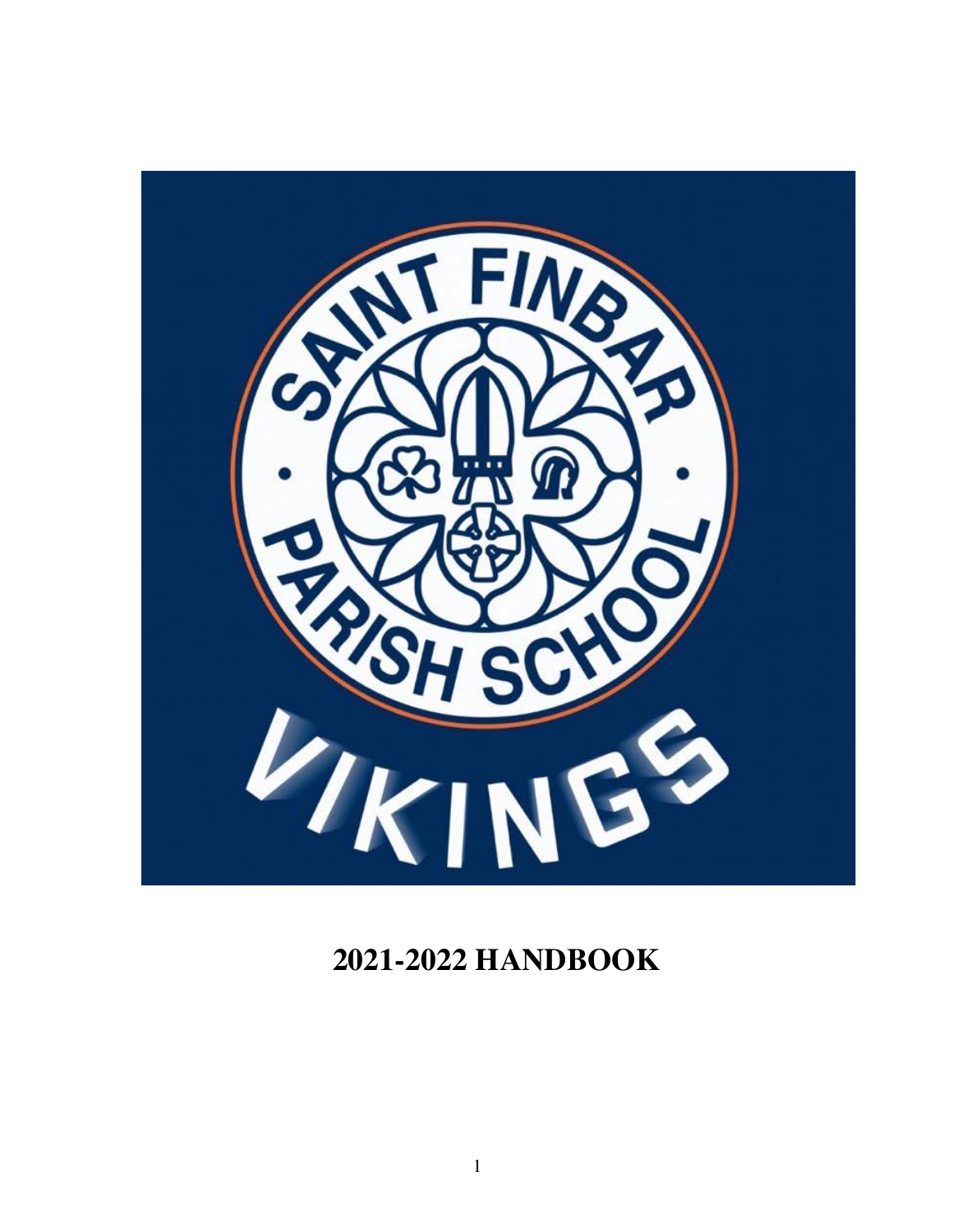# **SCHOOL PHILOSOPHY**

## **Mission Statement and Philosophy**

We are a Catholic Parish School and are a ministry of the larger Catholic Community of Saint Finbar Church. We encourage all school families to become active, stewardship parishioners who worship together as a family, and participate in the ministries of the parish community. Our students are guided to an understanding of the dignity, uniqueness and value of each person, with a special emphasis on the less fortunate. We strive to create an atmosphere where spiritual, intellectual, psychological, social, physical and aesthetic growth can take place within each student. Our extensive Enrichment Programs and strong Catholic Identity strengthen this atmosphere. We envision that this anticipated development and growth will result in our graduates pursuing the Sacrament of Confirmation and staying connected to their faith through the parish Youth Group. We trust that the formation of our students received here at the school will enable them to become productive and effective Catholic leaders for today's society who model Christ by serving each other and the world in love.

#### **School Wide Learning Expectations**

#### **Solve problems:**

Students will learn to solve problems both inside and outside the classroom. Besides solving problems incorporated into the curriculum, students will learn how to solve other problems. This includes learning how to communicate with classmates and other students to resolve conflicts peacefully. Students will also know that problems that they may have with teachers and/or the principal can be discussed and resolved. Students will know how to compromise and adapt to change.

### **Think creatively and independently:**

Students will think creatively and independently to complete projects, do classroom assignments, be active participants in discussions and to solve problems. Again, this creative and independent thinking extends beyond the classroom and out into the everyday situations a student may face.

### **Follow your faith:**

We not only teach the prayers, beliefs, and doctrines of our faith, we call upon students to live their faith. Students should remember the lessons of God, Our Father, and Jesus, Our Lord, and use them as a guide or inspiration when making hard decisions. Even the youngest student can ask himself the simple question, "What would Jesus do?" We expect our students to follow their Catholic morals and values in everyday life. Students will make prayer a regular part of their lives, not only at school, but at home and with family.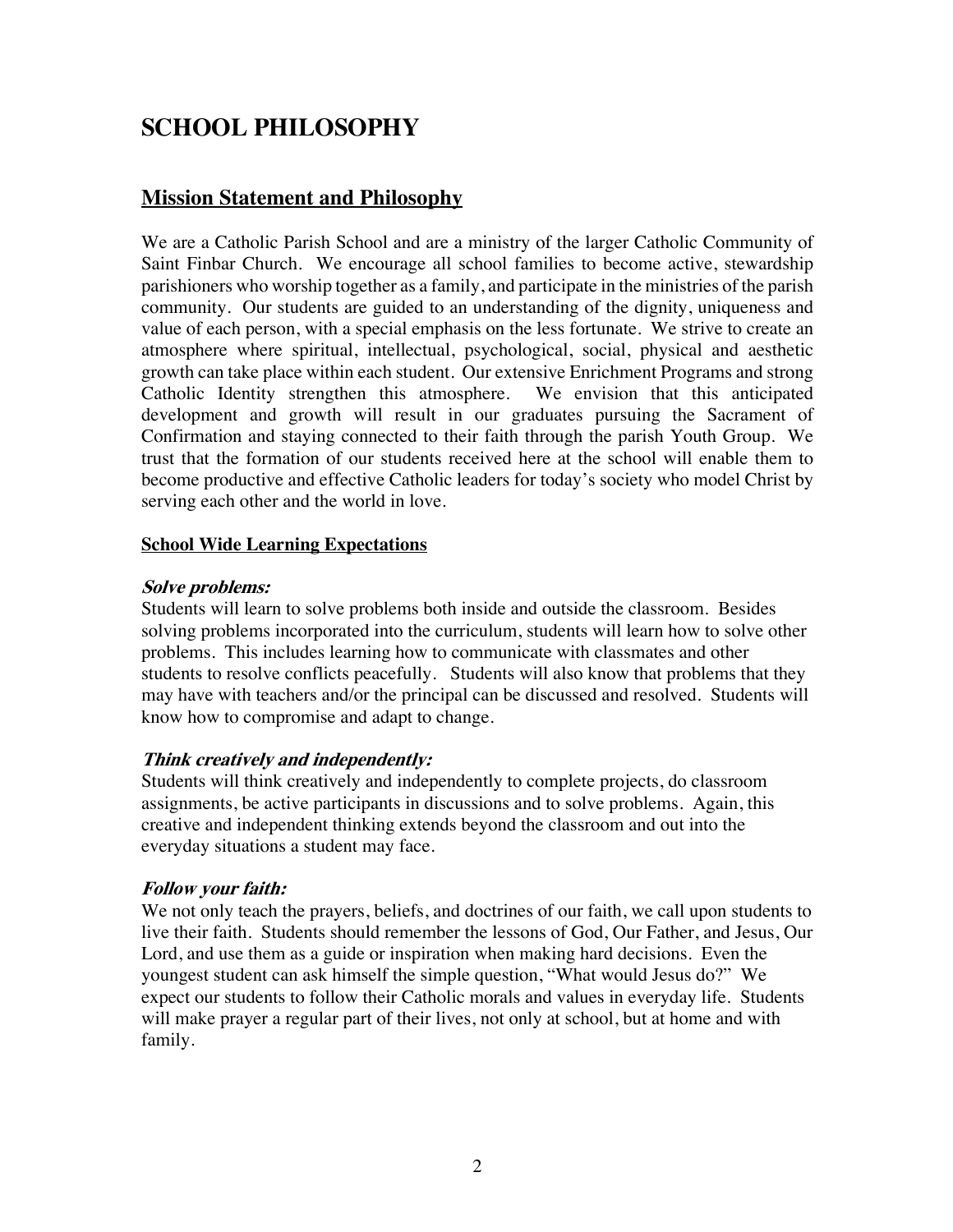#### **Interact with others:**

Students will learn to work as a team with classmates. They will learn to compromise, to "give and take", for the best outcome. Students will realize and come to understand that we are all different individuals called upon to work, live, and get along with one another. By interacting with others, students will learn to accept others' strengths, weaknesses and differences. Students will be able to communicate with others effectively through written and spoken words, as well as by listening to what others say.

#### **Nurture your beliefs:**

What we have started in school does not end here. Beyond the classroom, students will continue their religious education through attendance at Sunday Mass, completion of Confirmation preparation and reception of the Sacraments. Students will also continue their service work by helping those in need. Because students have learned to appreciate the diversity of others and have realized their *own* self-worth, they will be able to stand up for what they believe in without fear of peers, pressure, or ridicule.

#### **Brighten the world with your gifts:**

Students will recognize that God has given each of us wonderful, unique gifts. Students will learn to be proud of these talents they possess and use them to their fullest. These talents can be used for classroom work, for the benefit of the school, or for the simple enjoyment of others. Students will also appreciate the gifts and talents of others.

#### **Achieve your potential:**

Students will produce quality work that they can be proud of. They will set goals for themselves and work toward achieving those goals. Students will learn that "good enough" is not acceptable. Students will recognize their capabilities and strive toward meeting those capabilities.

### **Respect self and others:**

Students will respect themselves by making responsible choices regarding their own safety and wellbeing. They will respect others by using proper manners, by accepting and appreciating the diversity of others, by being considerate and compassionate, and by taking full responsibility for their actions.

### **Rationale**

The statement of philosophy is revised annually in order to meet the challenge of educating children in a changing world. More specifically, we strive to assist and encourage each child to become a contributing member of the world community and most importantly to grow in his/her spiritual life.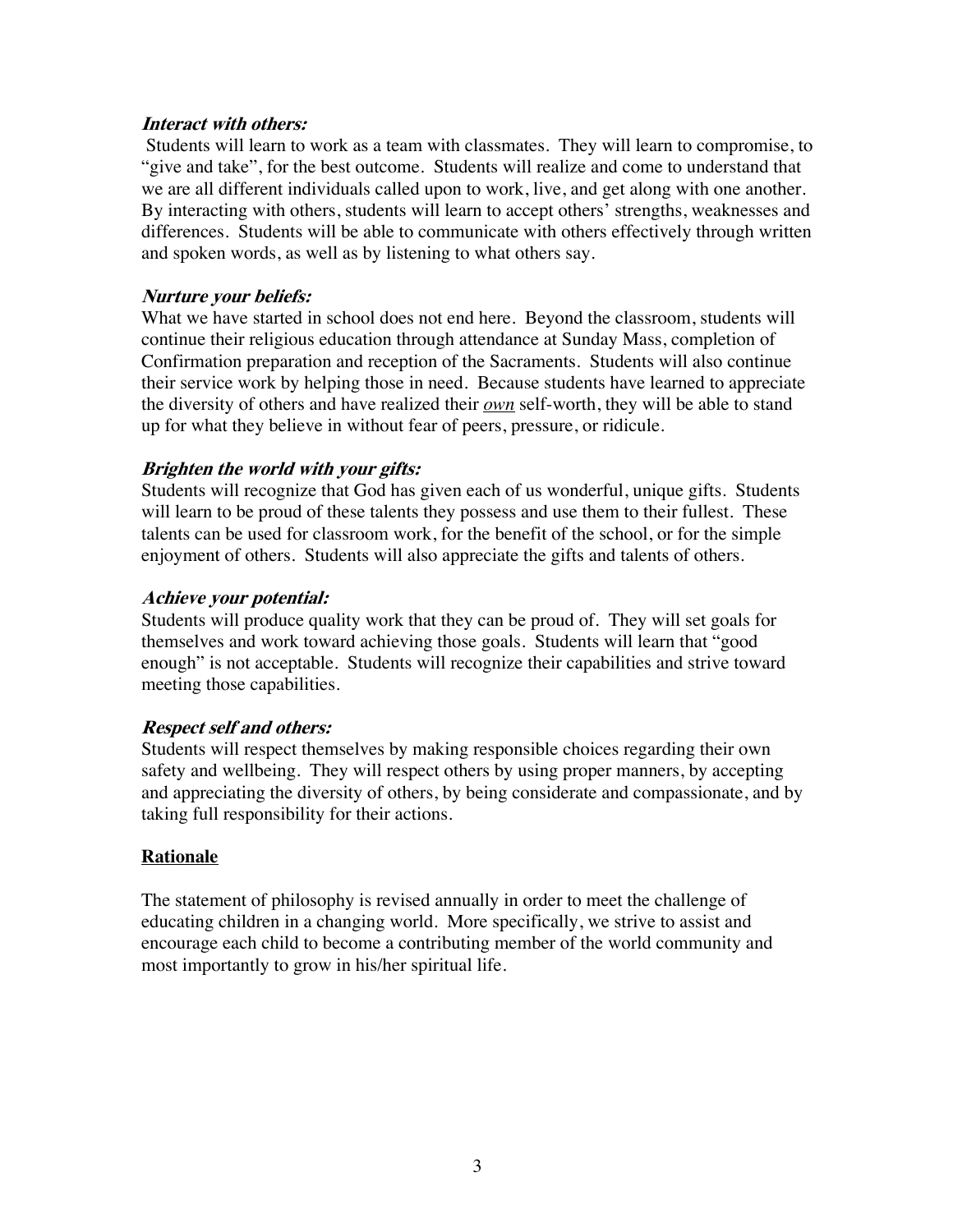#### **SLE Rubrics**

#### **Solve Problems**

-Compromise

-Adapt to change

-Solve disagreements peacefully

-Talk about it

#### **Think Creatively**

-Do your OWN work

-Be a leader-not a follower

-Try something new

-Be unique

#### **Follow Your Faith**

-Ask, what would Jesus do?

-Pray often

-Live the Good News

-Go to Mass every Sunday

#### **Interact With Others**

-Participate in class

-Get along with classmates

-Work as a team

-Ask questions

-Welcome all classmates

-Be a good listener

-Use technology & social media responsibly

#### **Nurture Your Beliefs**

-Read the Bible

-Stand up for what you believe

-Serve as Jesus did

#### **Brighten the World with Your Gifts**

-Celebrate others' talents and gifts

-share & develop your gifts

-Use your talents to make the world a better place

#### **Achieve Your Potential**

-Be proud of your work

-Do your best- always

-Know that "Good enough" isn't God enough

#### **Respect Self and Others**

-Have a positive attitude

-Be considerate

-Respect authority

-Take responsibility for your words and actions

-Use good manners (please, thank you, excuse me)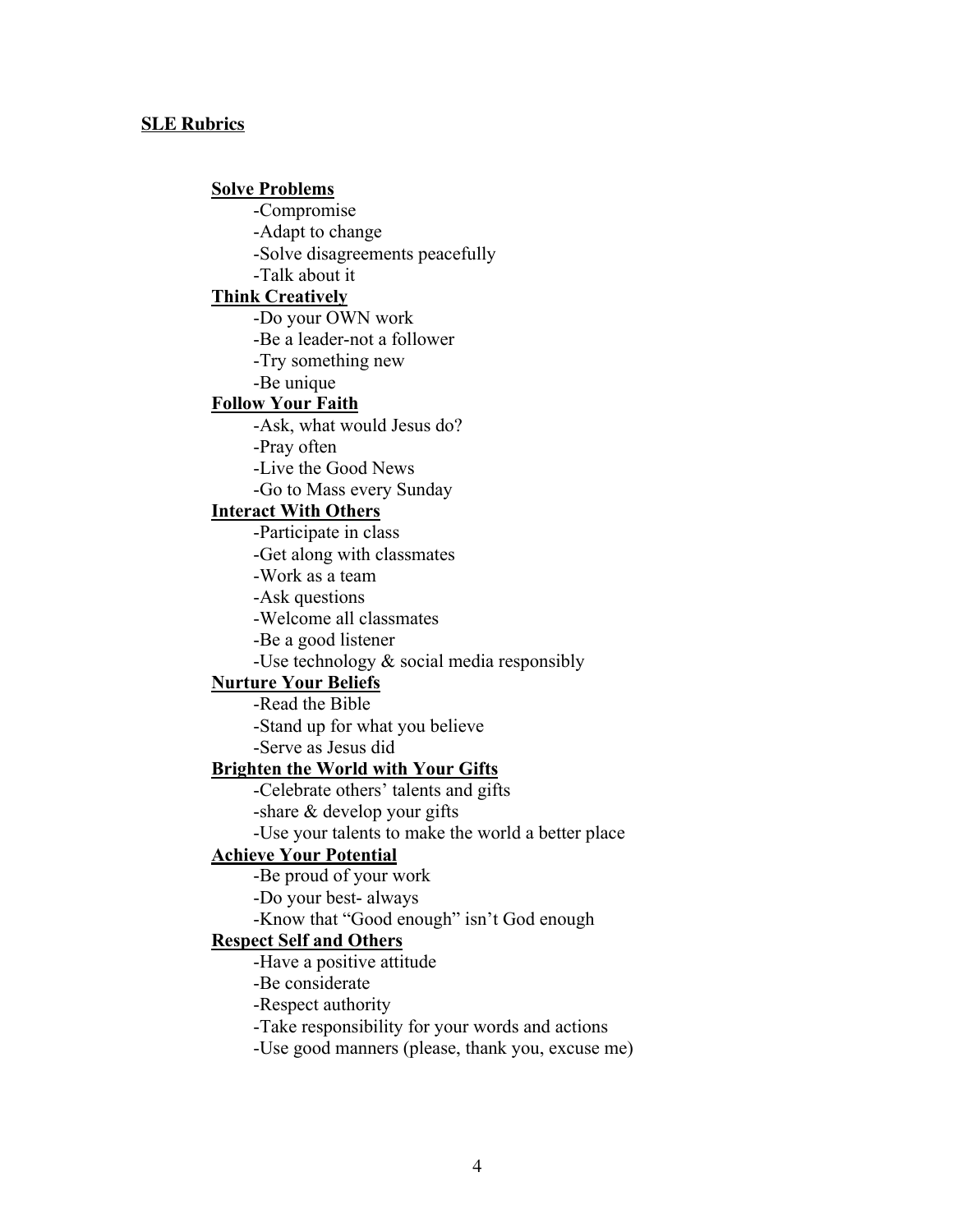### **Goals and Objectives**

## **Spiritual Goals**

*To provide opportunities for spiritual growth and faith experiences:*

- a. Teachers will strive to develop a spirit of prayer in every student by incorporating a variety of prayer experiences.
- b. Teachers will integrate Christian values and morals in all areas of the curriculum.
- c. Teachers will participate in and provide opportunities for students to actively participate in weekly Masses.
- d. Teachers will incorporate the use of a variety of teaching modalities to enhance religious experiences such as Biblical reenactments, videos, prayer services and sacramental experiences.
- e. Students are encouraged to live out the Gospel Message by completing required Service Hour projects and by participating in charitable donation drives.

### **Intellectual Goals**

### *To provide a well-balanced curriculum:*

- a. Teachers will meet often to evaluate and enhance the curriculum. The Curriculum Coordinators for each subject area lead faculty meetings and provide resources for all staff members.
- b. The school follows the California State Standards and the new Common Core for each academic area. These standards have been enhanced by the Los Angeles Archdiocese Department of Catholic Schools to reflect Roman Catholic values.
- c. STAR Enterprise Testing results are used to evaluate student progress and make adjustments to the curriculum.
- d. Teachers address the individual learning styles of each student and make accommodations whenever possible.
- e. Teachers will supplement the curriculum in order to meet the needs of the students by utilizing the Dominic Savio Room, the Shenon Room, Dora Morales art, Primary Lab, and audio-visual presentations.
- f. Teachers will enrich their classes through field trips, guest speakers, and the use of other community resources.
- g. Teachers will attend in-services, classes and meetings in order to upgrade and sustain their professional growth.
- h. Teachers will communicate through a variety of methods in order to inform parents about the progress of their child's work.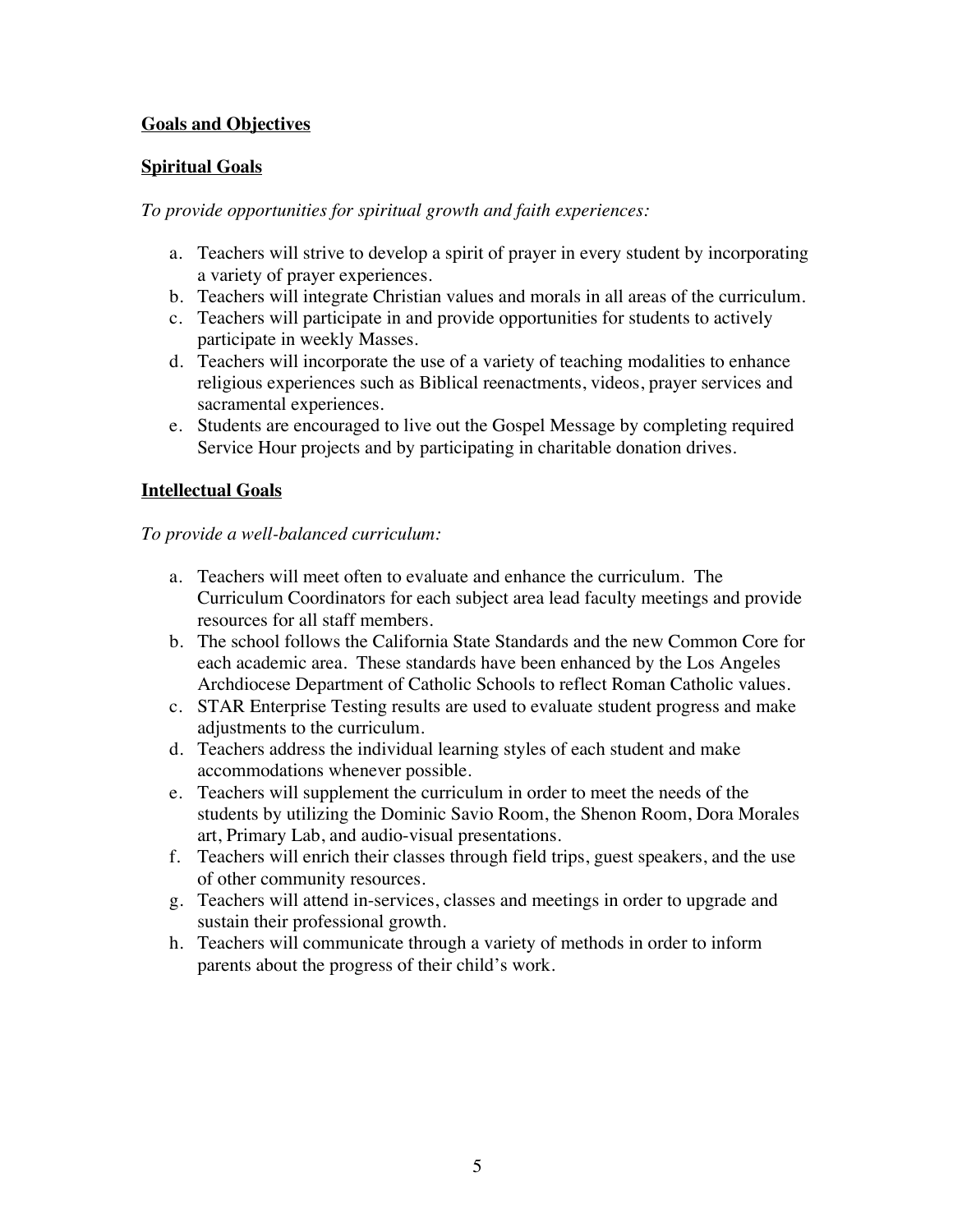## **Psychological Goals**

*To encourage the development of a positive self-image and self-respect within each student:* 

- a. Teachers will show respect toward each student and be available to discuss problems privately with students.
- b. Teachers are conscious of the fact that some students need encouragement in order to join class discussions, and each teacher strives to give equal attention to all students.
- c. The disciplinary philosophy of the school uses positive reinforcement to reward good behavior along with negative reinforcement when behavior policies are violated.
- d. Teachers are trained to recognize when a student needs special attention. In these cases, the administration makes outside professional referrals.
- e. Both teachers and students are trained to recognize and address child sexual abuse through the Virtus (staff) and Teaching, Touching Safety(student) programs.
- f. All parents and volunteers are required to read and sign the Archdiocesan Guidelines for Interacting with Minors.

### **Sociological Goals**

### *To guide students to an understanding of their Catholic Christian commitment to the world:*

- a. Teachers will discuss with the students the needs of the global community and their responsibility toward these needs.
- b. Teachers will encourage the students to help with charitable projects many of which are located in our local Burbank community.
- c. Teachers will encourage the students to have respect for one another's person and property.
- d. Teachers will use public and/or community services to enhance the curriculum and promote growth and development.
- e. The principal will serve as liaison between the school and the wider community.
- f. Teachers and principal will provide opportunities for guest speakers from the wider community to enhance the curriculum.
- g. Teachers will provide opportunities for students to participate in student government.
- h. The school sends a student representative to serve on the Burbank Youth Board.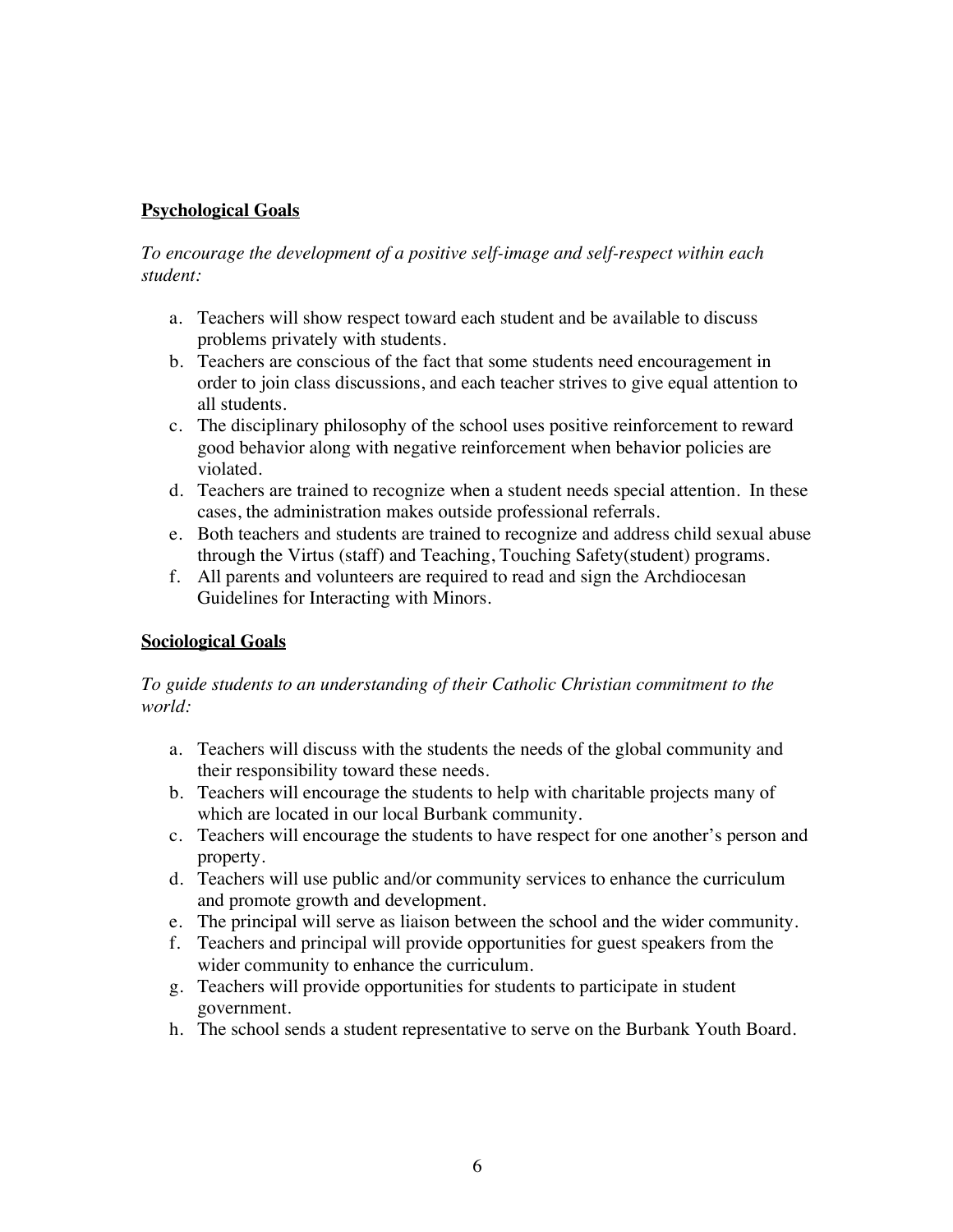## **Physical Goals**

*To create an atmosphere where healthy physical growth can take place:*

- a. An office assistant is available to help with emergency first aid.
- b. The school provides opportunities for families to participate in general health screening throughout the year.
- c. Health, safety and physical education are provided for each student in grades E5- 8.
- d. Health and nutrition standards are taught in each grade. **Aesthetic Goals**

*To provide opportunities for the development of an artistic sense as well as, to enhance the individual talents bestowed by God.*

- a. Teachers will create opportunities for artistic expression within and outside the classroom.
- b. Teachers will provide opportunities for music appreciation and musical expression in the classroom.
- c. Teachers will invite guest speakers and artists to supplement and enhance the music curriculum.
- d. Teachers will showcase students' projects, class work and fine arts creations.
- e. The school celebrates the artistic gifts of the students each Spring at Fine Arts Night.

# **Catholic Identity**

" From the first moment that a student sets foot in a Catholic school, he or she ought to have the impression of entering a new environment, one illuminated by the light of faith and having its own unique characteristics…an environment permeated with the Gospel spirit of love and freedom." *Religious Dimension of Education in a Catholic School, The Congregation for Catholic Education, Rome, 1988*

### **The Catholic Identity Factor**

The school is Catholic, approved by the Local Ordinary (Canon 803), providing authentic Catholic teaching, opportunities for community worship and participation in the Sacraments, and promoting evangelization and service to the community.

Following are the indicators of the Catholic Identity Factor. The full text is available on our website:

**Indicator:** The school has a mission statement and a philosophy statement which indicate the integration of the Roman Catholic Faith into all aspects of school life.

**Indicator:** The school provides regular opportunities for the school community to experience prayer and the sacraments.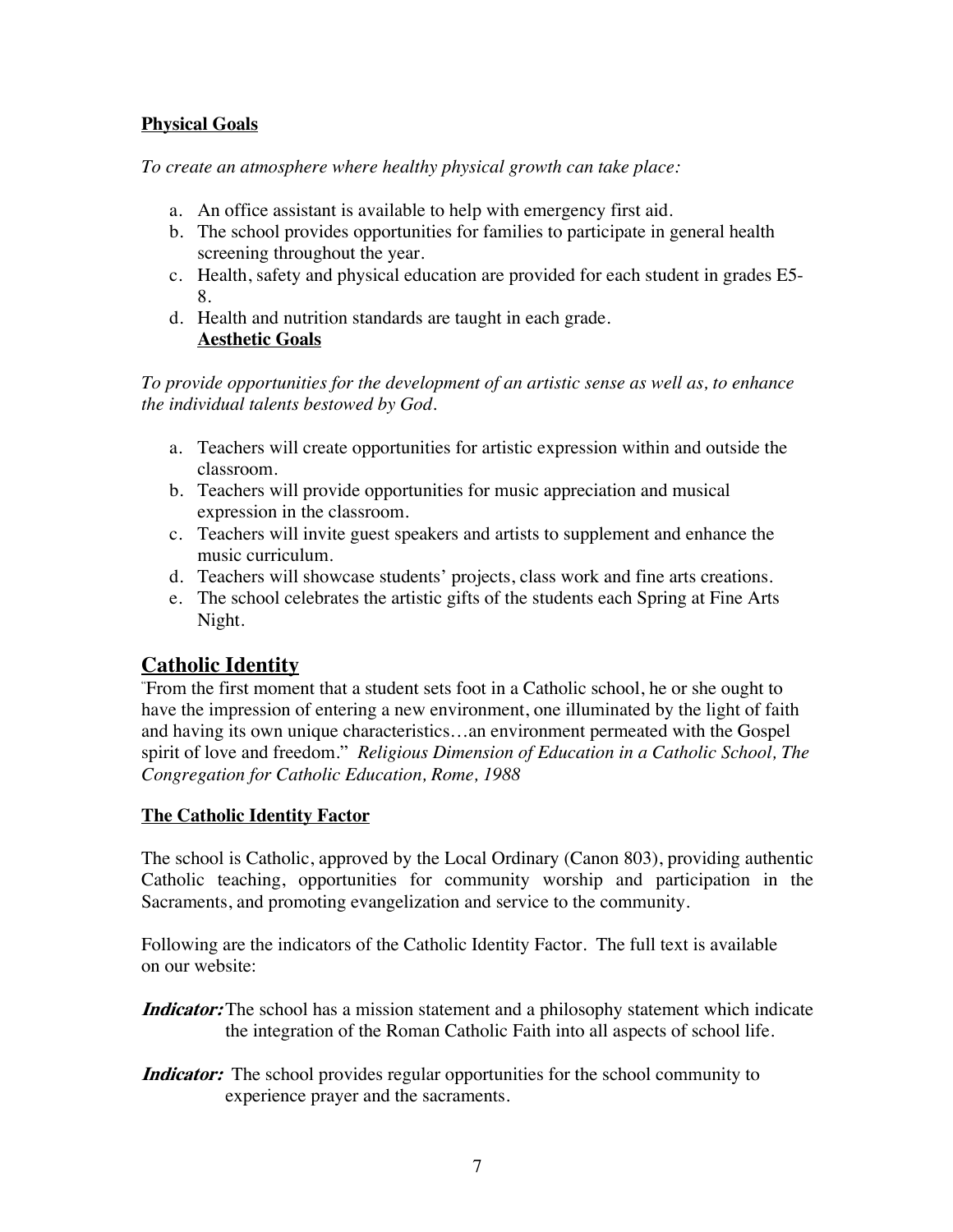- **Indicator:** The school uses a Religion curriculum and instruction that is faithful to Roman Catholic Church teachings, and meets the requirements set forth by the USCCB.
- **Indicator:** The formation of teachers for cate chetical and instructional competence is ongoing.
- **Indicator:** The school maintains an active partnership with parents whose fundamental concern is the spiritual and academic education of their children.
- **Indicator:** The school helps students develop a service-oriented outreach to the Church and civic community after the example of Jesus who said, "I have given you an example so that you may copy what I have done to you." (John 13:15)
- **Indicator:** There is widespread use of signs, sacramentals, traditions and rituals of the Roman Catholic Church throughout the school.
- **Indicator:** All school personnel are actively engaged in bringing the Good News of Jesus into the total educational experience.

## **School Student Non-Discrimination Policy**

The school, mindful of its mission to be a witness to the love of Christ for all, admits students regardless of race, color, or national and/or ethnic origin to all rights, privileges, programs, and activities generally accorded or made available to students at the school.

The school does not discriminate on the basis of race, color, disability, sex (see Transgender Policy below), or national and/or ethnic origin in the administration of educational policies and practices, scholarship programs, and athletic and other schooladministered programs, although certain athletic leagues and other programs may limit participation and some archdiocesan schools operate as single sex schools.

While the school does not discriminate against students with special needs, a full range of services may not always be available to them. Decisions concerning the admission and continued enrollment of a student in the school are based upon the student's emotional, academic and physical abilities and the resources available to the school in meeting the student's needs.

### **Diversity Policy of Saint Finbar Parish School**

The administration of Saint Finbar Parish School recognizes that our students come from a variety of family backgrounds, some of which may not fully conform to the moral teachings of the Catholic Church.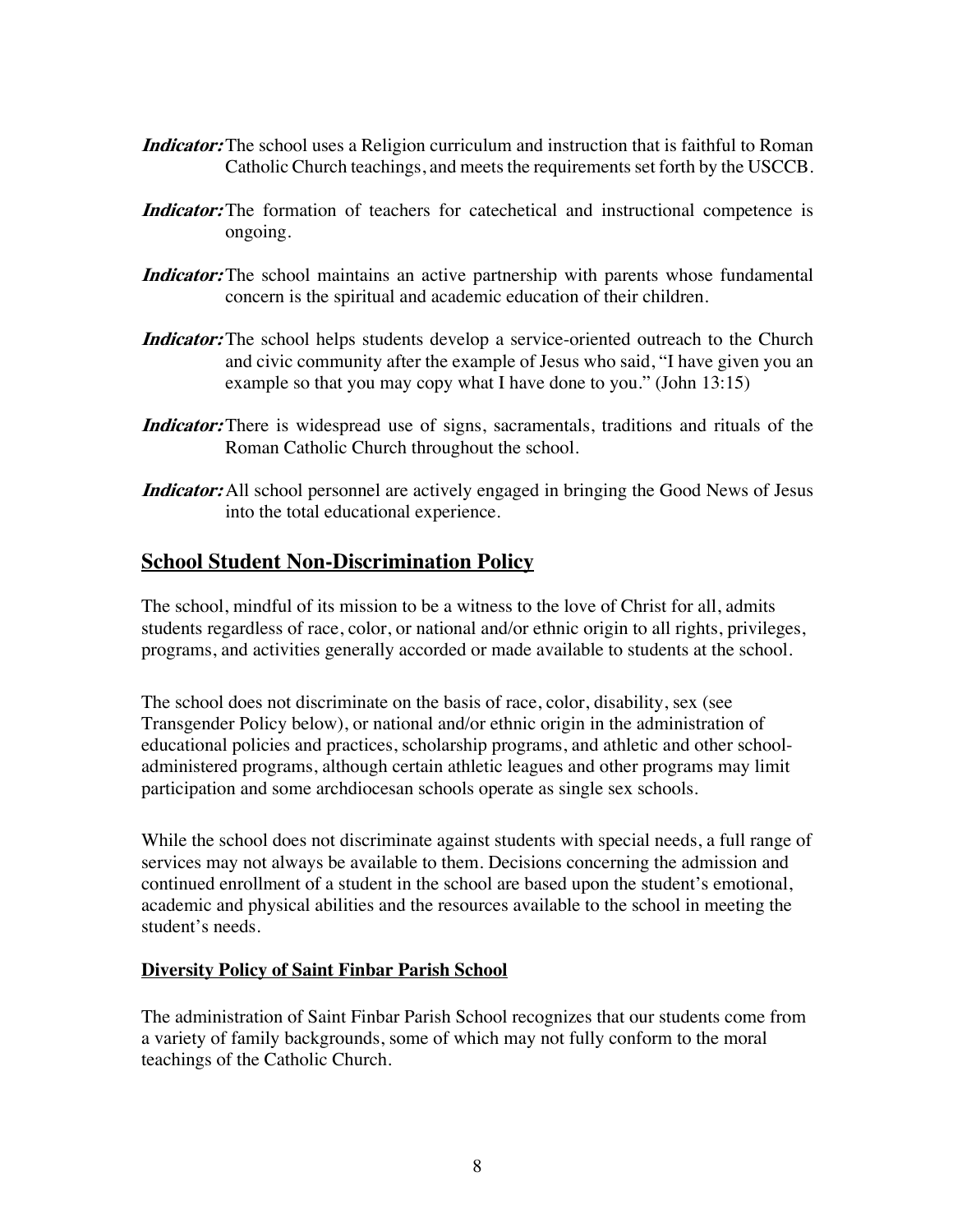The personal family background of a student does not constitute an absolute obstacle to enrollment in the school. However, acceptance of any child for enrollment in the school does not imply approval of or condone any parental living situation that may be contrary to Church teachings.

The primary purpose of Saint Finbar Parish School is the education of young people in order to assist them in their academic, personal and spiritual growth.

Parents and guardians who enroll their children understand that the school will remain faithful to the teachings of the Roman Catholic Church and steadfast in proclaiming them. While present on the school campus and at school sponsored events, every adult has the responsibility of supporting the school's mission by demonstrating appropriate conduct and acting as a positive role model to our students.

#### **Transgender Policy**

Saint Finbar Parish School policy on transgender issues mirrors the following letter by the United States Conference of Catholic Bishops.

### **Created Male and Female: An Open Letter from Religious Leaders**

Dear Friends:

As leaders of various communities of faith throughout the United States, many of us came together in the past to affirm our commitment to marriage as the union of one man and one woman and as the foundation of society. We reiterate that natural marriage continues to be invaluable to American society.

We come together to join our voices on a more fundamental precept of our shared existence, namely, that human beings are male or female and that the socio-cultural reality of gender cannot be separated from one's sex as male or female.

We acknowledge and affirm that all human beings are created by God and thereby have an inherent dignity. We also believe that God created each person male or female; therefore, sexual difference is not an accident or a flaw—it is a gift from God that helps draw us closer to each other and to God. What God has created is good. "God created mankind in his image; in the image of God, he created them; male and female he created them" (Gen 1:27).

A person's discomfort with his or her sex, or the desire to be identified as the other sex, is a complicated reality that needs to be addressed with sensitivity and truth. Each person deserves to be heard and treated with respect; it is our responsibility to respond to their concerns with compassion, mercy and honesty. As religious leaders, we express our commitment to urge the members of our communities to also respond to those wrestling with this challenge with patience and love.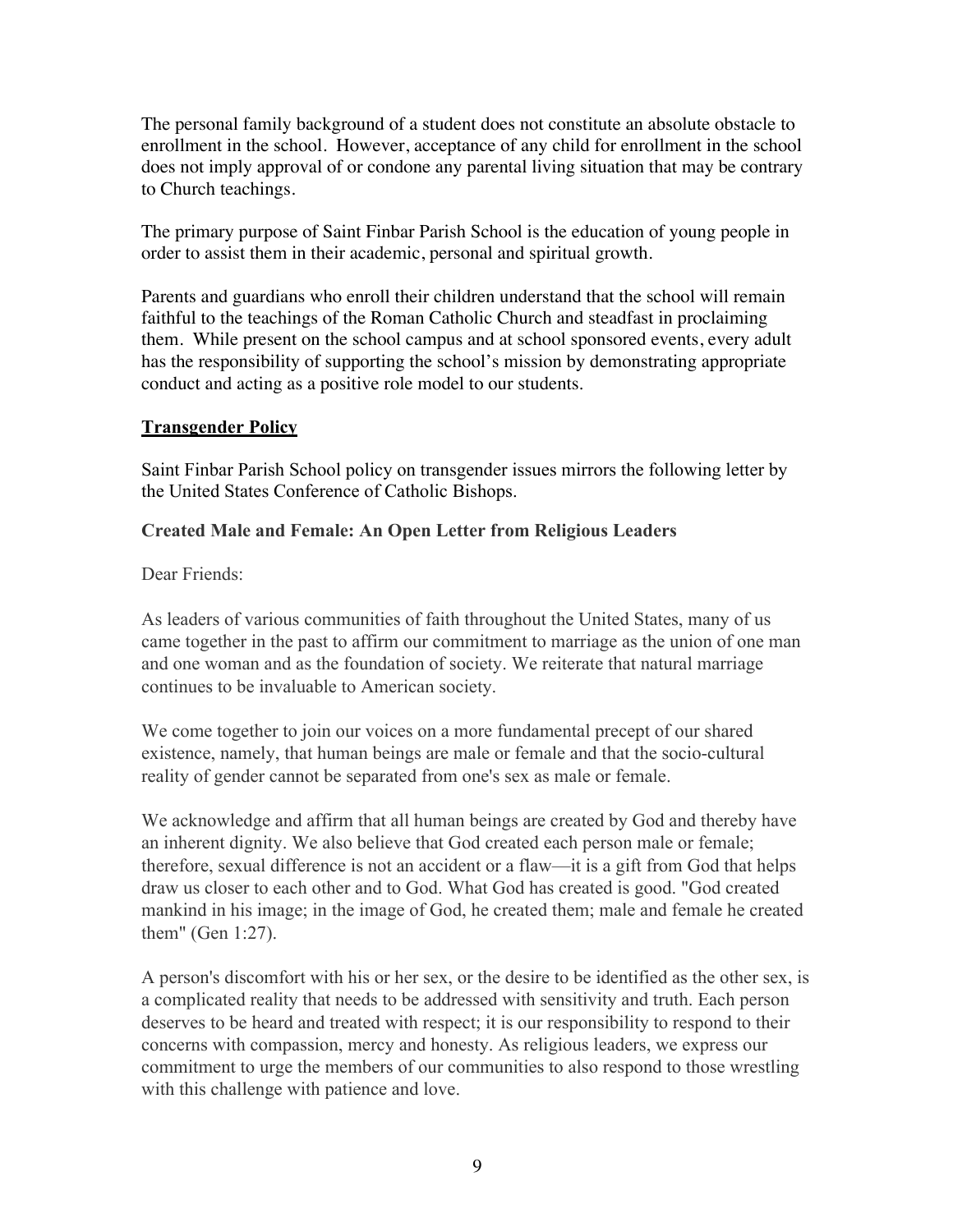Children especially are harmed when they are told that they can "change" their sex or, further, given hormones that will affect their development and possibly render them infertile as adults. Parents deserve better guidance on these important decisions, and we urge our medical institutions to honor the basic medical principle of "first, do no harm." Gender ideology harms individuals and societies by sowing confusion and self-doubt. The state itself has a compelling interest, therefore, in maintaining policies that uphold the scientific fact of human biology and supporting the social institutions and norms that surround it.

The movement today to enforce the false idea—that a man can be or become a woman or vice versa—is deeply troubling. It compels people to either go against reason—that is, to agree with something that is not true—or face ridicule, marginalization, and other forms of retaliation.

We desire the health and happiness of all men, women, and children. Therefore, we call for policies that uphold the truth of a person's sexual identity as male or female, and the privacy and safety of all. We hope for renewed appreciation of the beauty of sexual difference in our culture and for authentic support of those who experience conflict with their God-given sexual identity.

Sincerely Yours: **Most Rev. Joseph C. Bambera** Bishop of Scranton Chairman, USCCB Committee on Ecumenical and Interreligious Affairs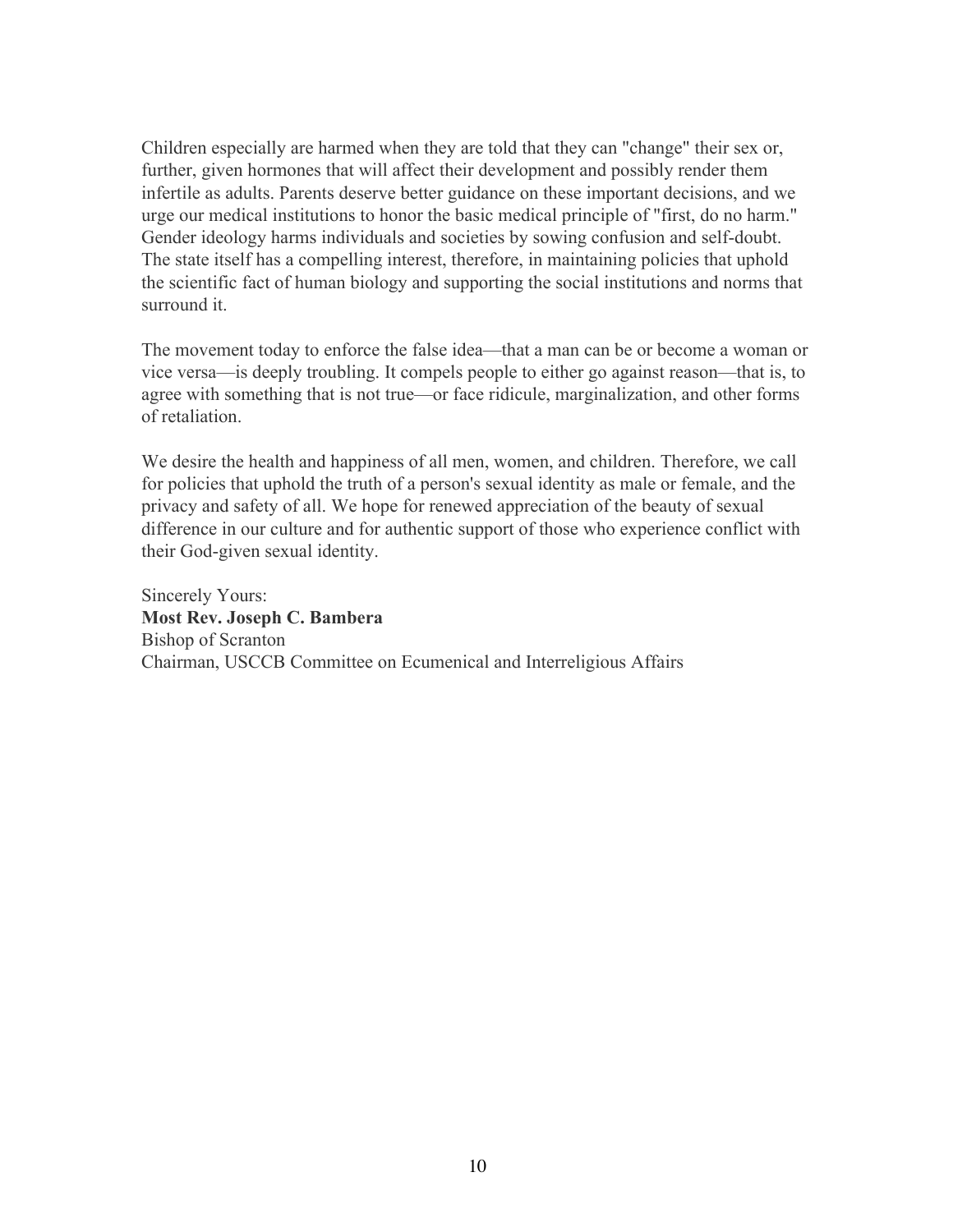# **Schedule for the School Day**

| 6:45am                          | Morning Care Begins (After School Entrance on Olive) |
|---------------------------------|------------------------------------------------------|
| 7:30am                          | Gates and Entrances are opened.                      |
| 7:45am                          | Gates and Entrances closed.                          |
| 7:50am                          | Students line up for Morning Assembly.               |
| $1:30 \text{pm}/1:50 \text{pm}$ | (Tuesday) End of school day/Campus is closed.        |
| 2:50 <sub>pm</sub>              | End of school day.                                   |
| 3:10 <sub>pm</sub>              | Campus is closed.                                    |

#### **Before School: Valet Service (Cars Only)**

If you are using the Valet Drop Off Service, come south on Keystone, and enter the parking lot through the Keystone Gate. Proceed through the traffic cones to the spot where children are assisted out of the car. Exit by making a RIGHT TURN ONLY out the Oak Street Exit.

**The Keystone Valet Service is for cars only. Student and families are asked not to walk through the valet lines on Oak Street and Keystone Street; this poses a serious safety threat.**

#### **Before School Procedures: Pedestrian Gate**

**Students and families not using the valet service MUST enter through the pedestrian gate located on Myers Street. The Myers Pedestrian Gate is only for:**

**\* Students who walk to school.**

**\* Parents who park their cars and walk their child into school.**

#### **Myers Street is a loading and unloading zone from 7:00am to 9:30am.**

The gates are locked at 7:50am. Students arriving after that must use the Olive Ave Entrance, and receive a late pass to enter class. ONLY tardy students are allowed to enter through the office.

#### **After School Procedures**

Cars are not allowed on campus so parents must park before picking up their children after school. Oak Street is the only gate used for after school dismissal.

Students in Grades Early Fives through Second must be picked up from their classrooms. All other students can leave their classrooms when dismissed by the teacher.

Gate supervision lasts 20 minutes after the last bell; the gates are locked at 3:10pm and supervision ends at this time. On Tuesday the gates are locked at 1:50pm. Students may not wait outside the school gates, or "hang out" in the office to be picked up. **Remaining**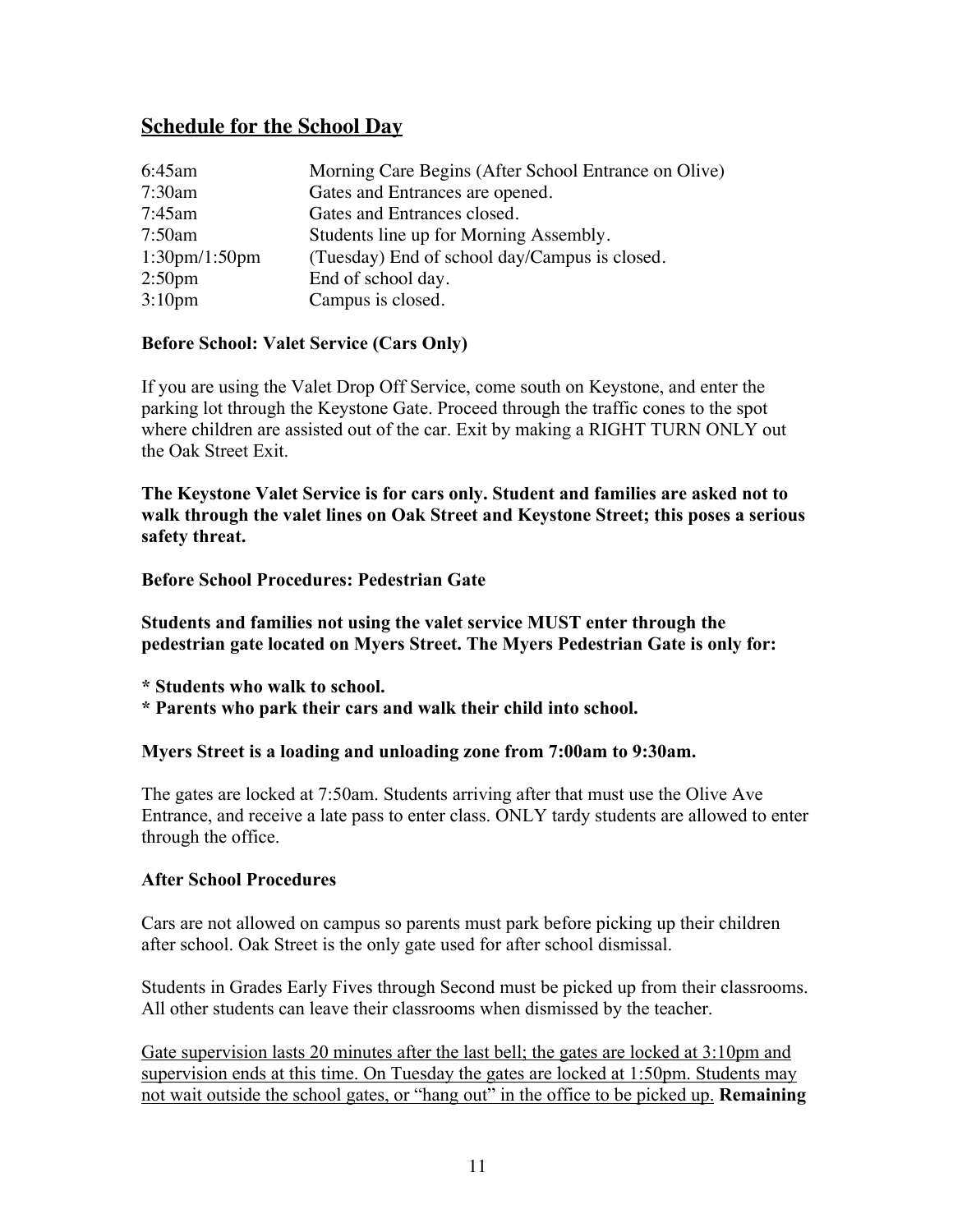#### **students will be checked into the After School Program and charged \$20.00. This is a serious issue of safety. If a student has practice, tutoring, etc., parents must make arrangements or pay the \$20.00 fee**

If a child has the parent's permission to walk home or walk to an area off campus, the appropriate forms must be completed and on file in the school. Students will then be issued an Off Campus Pass. Once a student leaves the school grounds, he/she may not return.

#### **Saint Finbar School After School Program**

The After School Program is from **3:10pm to 6:00pm** on Monday, Wednesday, Thursday, and Friday, and on Tuesday from **1:50pm to 6:00pm.** Only people listed on your emergency card can pick up your child. Please make sure that your card is updated.

The Monthly Fee Schedule is below.

After School (until 6:00pm) Before School (6:45am to 7:30am)

One Child \$225.00 \$75.00

Two Children \$350.00 \$150.00

Each Additional Child  $+$  \$50.00  $+25.00$ 

Daily Rate: \$20 per day (Per Child)

These fees are for each month September 2021 through May 2022. The fees are the same regardless of the number of school days in theses months. Fee for August 2021 and June 2022 (\$40.00 for After School and \$20.00 for Before School).

### **Liturgy Schedule**

Daily Mass is offered at 8:00 am in the Parish Church. All parents are invited to attend with their students' class.

Class Mass days are as follows: Monday: Grades 1 and 2 Wednesday: Grades 3, 4, and 5 Friday: Grades 6, 7, and 8

Once a month grades E5-8 attend liturgy together (please consult the school calendar for these dates). There are no class Mass days on All School Mass weeks.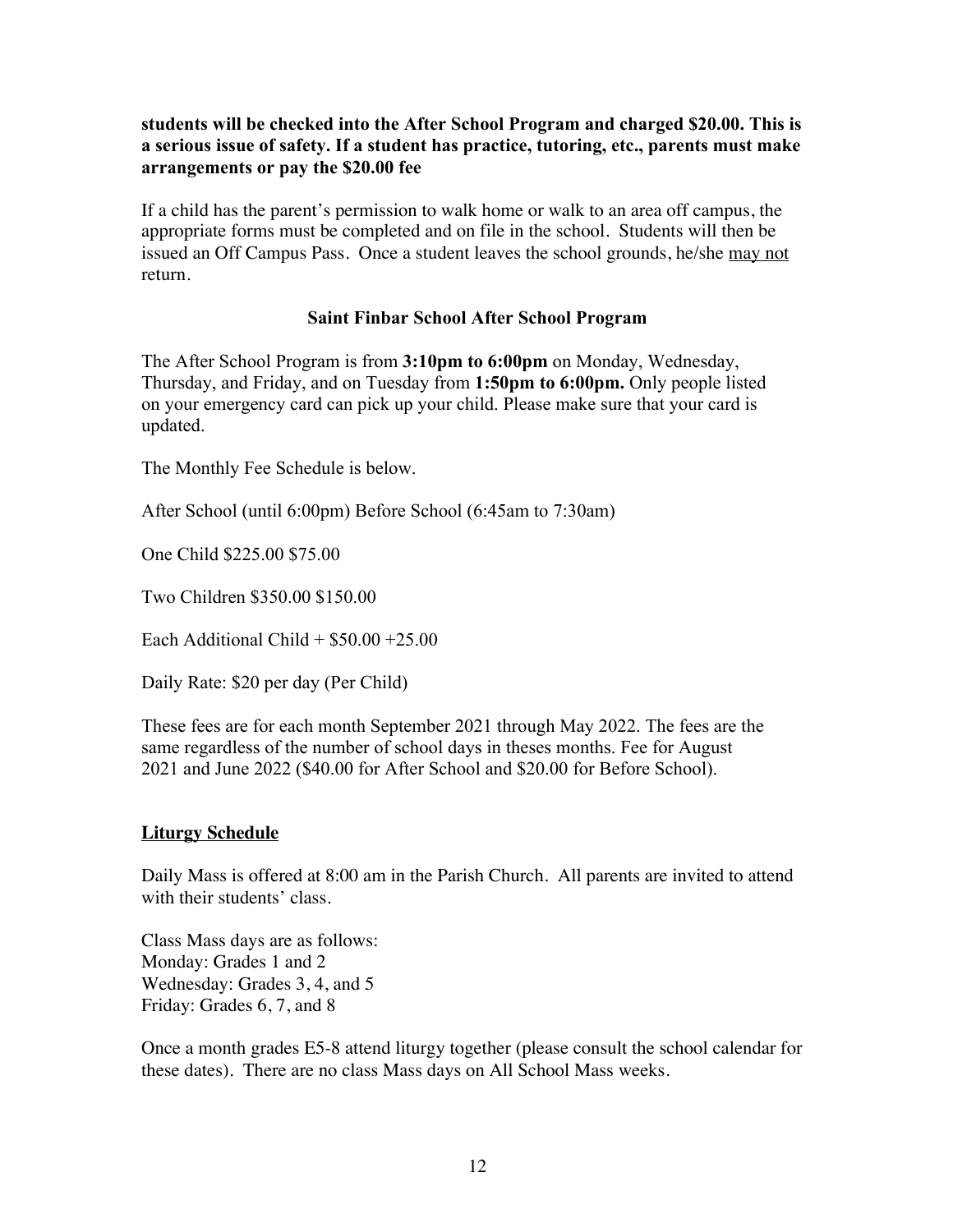Class Masses and All School Masses are not optional. Missing Mass can result in a lower Religion Grade.

# **Daily Procedures and Policies**

## **Attendance**

We begin each day with prayers at the outdoor Morning Assembly at 7:50 am. If a student is absent, a parent must **email the office and their child's teacher** between 7:30am and 9:00am to inform the office. This is also the time to request homework assignments for the absent student. If the parent knows the night before that the child will not be in school, please leave a message on the voice mail  $(818-848-0191)$  and press 1 or ext. 801). A student who will be out for an extended period must get pre-approval from the principal and teacher (s).

## **The term Excused Absence is no longer used; a student is either Absent or Present.**

## **Returning From an Absence**

**When a student returns from an absence, he/she must bring a note from the parent to the office before being readmitted to the classroom.**

Even if the child fails to bring a note from the parent, he/she still needs to report to the school office to be readmitted to class. When your child is absent, please make arrangements for his/her work to be completed.

### **When a student is absent for more than 10 days during a grading period, he/she may not receive grades.**

Any student who is required to use crutches must have a doctor's note and must remain on the bottom floor for classes until he/she no longer needs crutches.

## **Tardy**

Please get your child to school on time. Entering the classroom late gets the child's day off to a bad start and is very disruptive to the teacher and other students. Students who are tardy more than 3 times in a trimester will receive a consequence (detention for  $3<sup>rd</sup>-8<sup>th</sup>$ ). This can range from detention to losing credit for the class. This will be strictly enforced.

**There is no such thing as an excused tardy. The child is either On Time or Tardy. A student arriving more than 30 minutes late in the morning will receive a half-day absence and will be considered tardy.**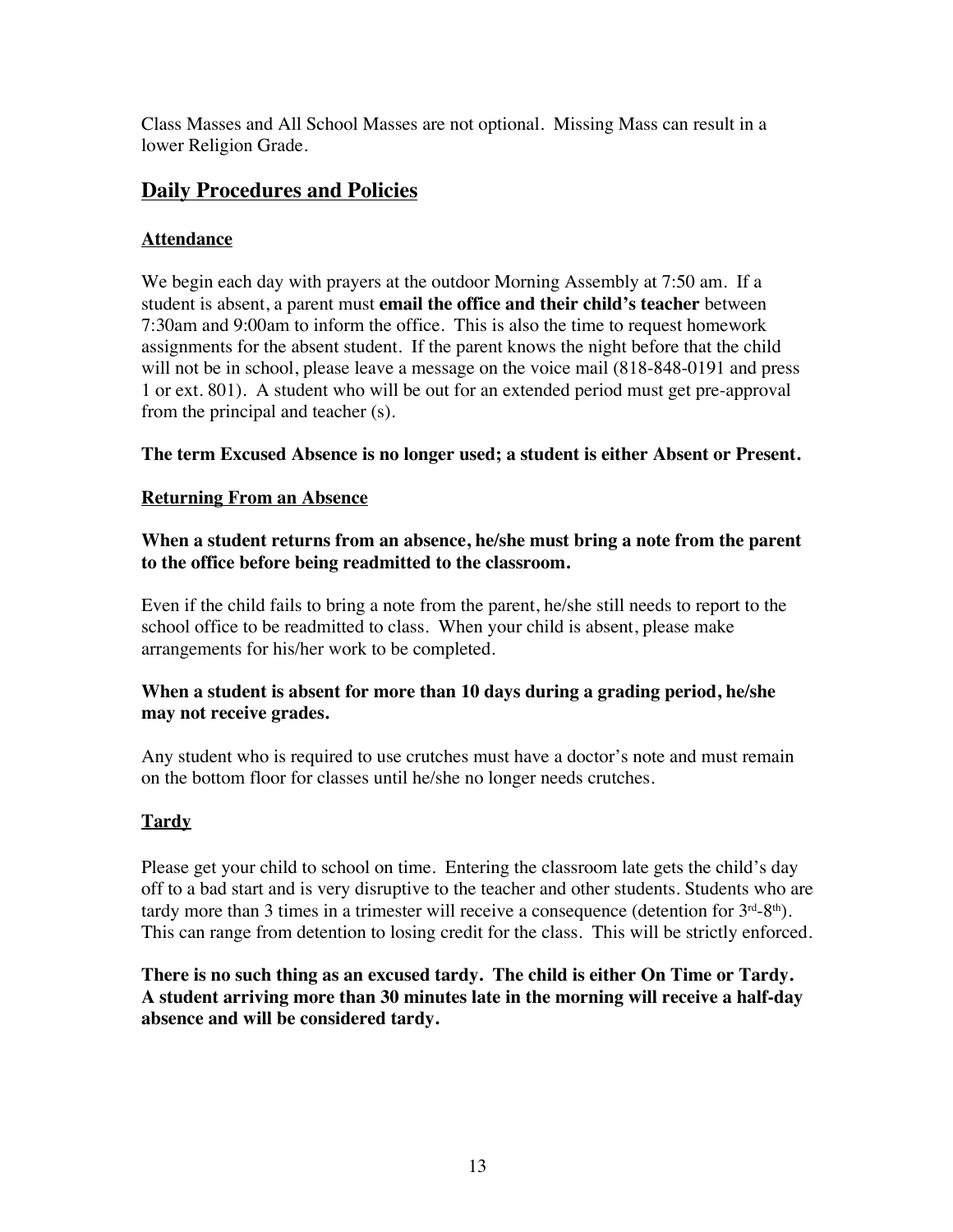### **Picking Up Students Early**

When picking your child up early from school for any reason you must send in a note with your child **in the morning and have them bring it to the office before school starts.** Early Pick Up Notes are sent out at the start of the year for you to photocopy, and additional Early Pick-Up Notes are available in the office. Students will not be released during school hours to anyone other than the parent unless the parent has provided a written request for that day.

In the event of an emergency, please call the school office 30 minutes prior to pick up so we can have your student in the office waiting for you.

**The child leaving before the last 30 minutes of the school day will receive a half-day absence.** Please do not interrupt classes for any reason while school is in session. Please check in with the office when you arrive at school.

## **Truancy**

A student who is absent from school without an acceptable excuse three full days in one school year or is tardy or absent for more than any 30-minute period during the school day on three occasions in one school year, or any combination thereof, is a truant and shall be reported to the attendance office or superintendent of the public school district.

In the event that the school suspects that a student is truant (absent from school, without an acceptable excuse), the school administration will contact the parent or guardian. If the school suspects that the student is a habitual truant (absent three times in a school year, without an acceptable excuse) and all resources at the school level have been exhausted, the school principal will notify the local public Child Welfare and Attendance authorities.

A student who has been reported once as a truant and who is absent again from school one or more days, or is tardy on one or more days, without an acceptable excuse, will be reported again as a truant to the attendance office of the local public school district. A student who has been reported as truant three or more times is considered a habitual truant and is subject to dismissal.

If a student has been absent without excuse, and it is impossible to contact the parent or guardian within 24 hours after repeated attempts, the attendance office of the local public school district, the local police department, Child Protective Services or all of those agencies will be notified.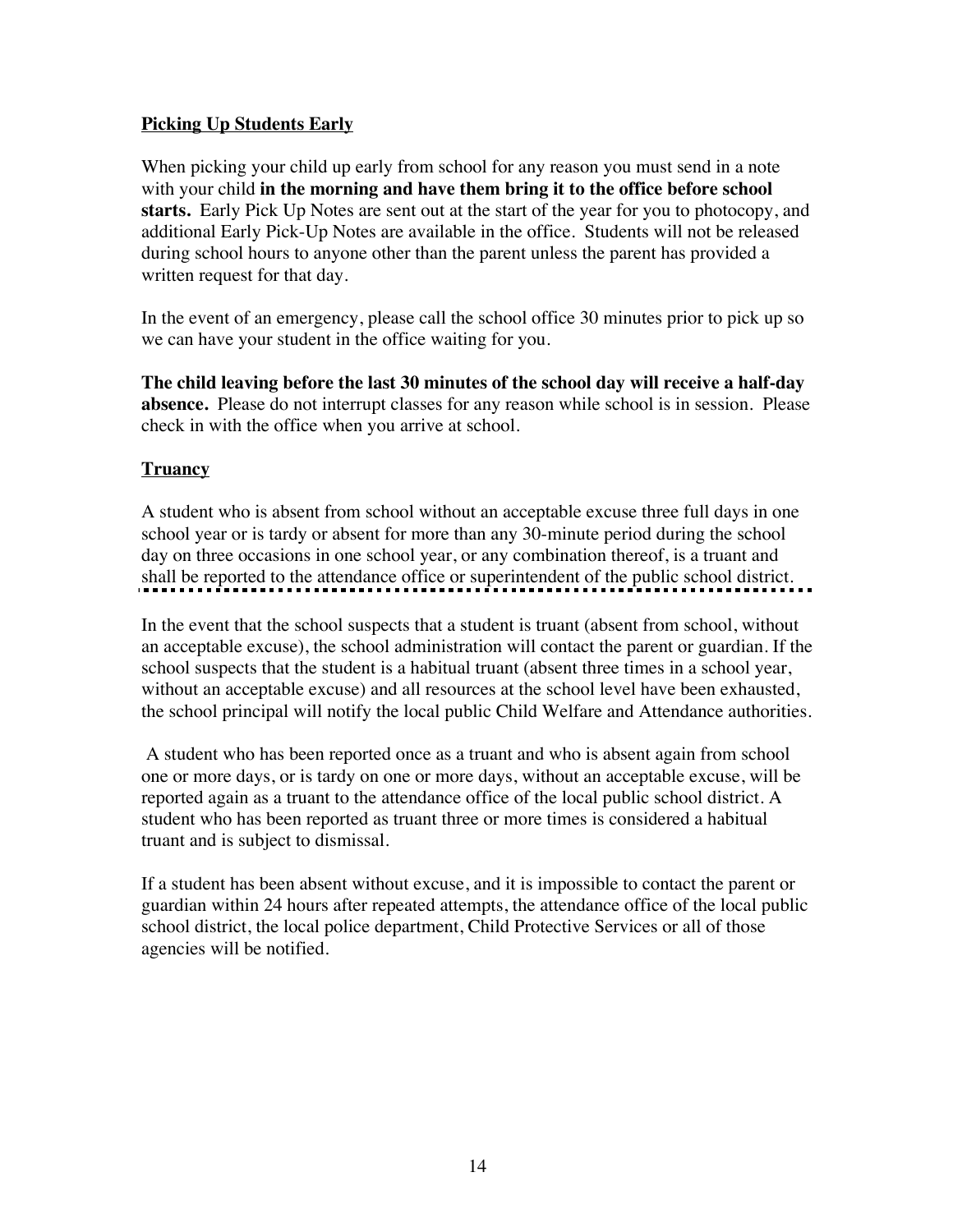#### **Appointments**

It is very disruptive to have students coming and going throughout the day.

**Please keep any student appointments made during school hours to a minimum. Students leaving the school grounds must always be checked in and out at the office by a parent/guardian.**

#### **Communication with office**

We have paperless communication – we are green! Every Wednesday you will receive an email via our Gradelink System or Flocknote which will contain a pdf of all the information you will need for the week. If we are requesting something to be returned, please send it in with your child the next day (Thursday).

School Office Phone Number: (818) 848-0191 Fax Number: (818) 848-4315

Website: www.saintfinbar.org

Facebook: Saint Finbar Parish School (please LIKE us!)

Instagram: St. Finbar School

#### **Emergencies**

- a. It is imperative that the office has current emergency information. **Please fill out the required forms and update them when necessary. Children will only be dismissed to those people listed on the emergency forms.**
- b. **Please do not send a sick student to school. It only diminishes his / her learning and spreads the illness among classmates and teachers.**
- c. Medication must be accompanied by recent written permission of an attending doctor. Please ask the office for the official form to be completed by the doctor. (See Medication Section below).
- d. Fire drills are practiced on a monthly basis and follow the guidelines of the Burbank Fire Department. We are monitored via a two-way radio through the Burbank Unified School System.
- **e. We are in compliance with the Archdiocesan emergency directives. Students will be kept at school during an emergency until an authorized adult (18 or older) signs them out. If your child's last name starts with A through L use**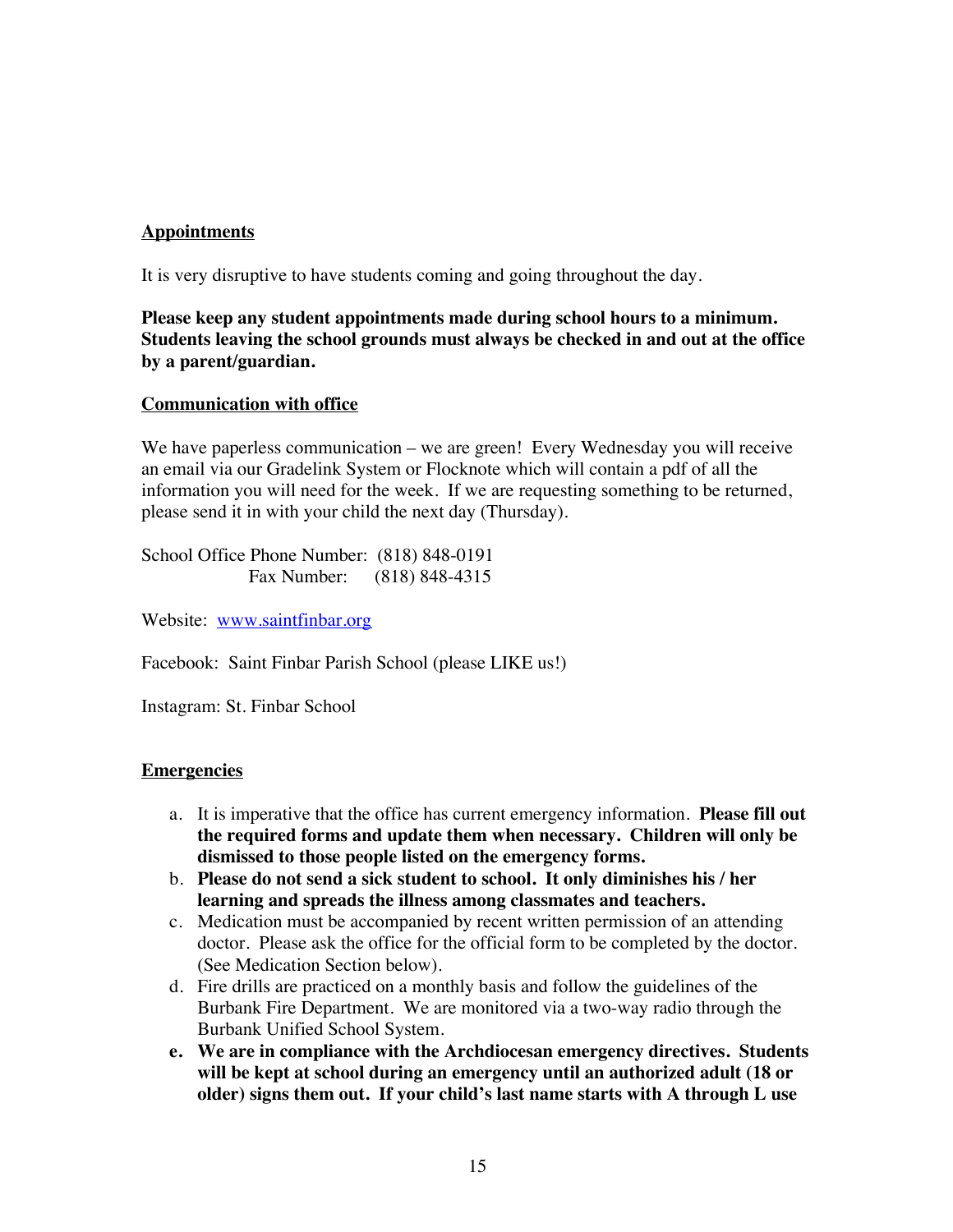#### **the Keystone Gate for an emergency pickup; students M through Z use the Oak Gate.**

f. In case of natural, local, regional or national emergency, please listen to your radios. We will follow local public policy.

#### **Medications**

The school will not furnish medications. All medications administered at school shall be provided by parents.

A release stating the nature of the medication, signed, and dated by the doctor and signed by the parent, must be provided. Please request a *Medication Authorization and Permission Form* if needed.

Medications administered at school must be in the original container and labeled. The day's dosage must be sealed, labeled and have the student's name attached. It shall be in an appropriate container and kept in the school office.

The student shall come to the office for medication.

Because of the risk of students sharing medications, students may not carry medication of any kind to be self-administered at school. In the event a student is seriously at risk without an epi-pen or inhaler on his or her person, consideration will be given for a variance.

Students may not be given medicine prescribed for other family members.

The medication regulations apply to both prescription and non-prescription medications.

Students who are diabetic are allowed to test their blood sugar at school in the health room or office and self-administer medication as necessary. The parent or guardian of a diabetic child must sign the *Diabetic Consent Form* and other appropriate medication permission forms and return them to the school. All medications must be kept in the school office and appropriately labeled as described above. School employees may not administer injections to diabetic children except in emergencies.

No exceptions will be made to the procedure for medication. If parents/guardians do not provide the completed medication form with the prescribed medication, they will have to come to school and personally administer the medication.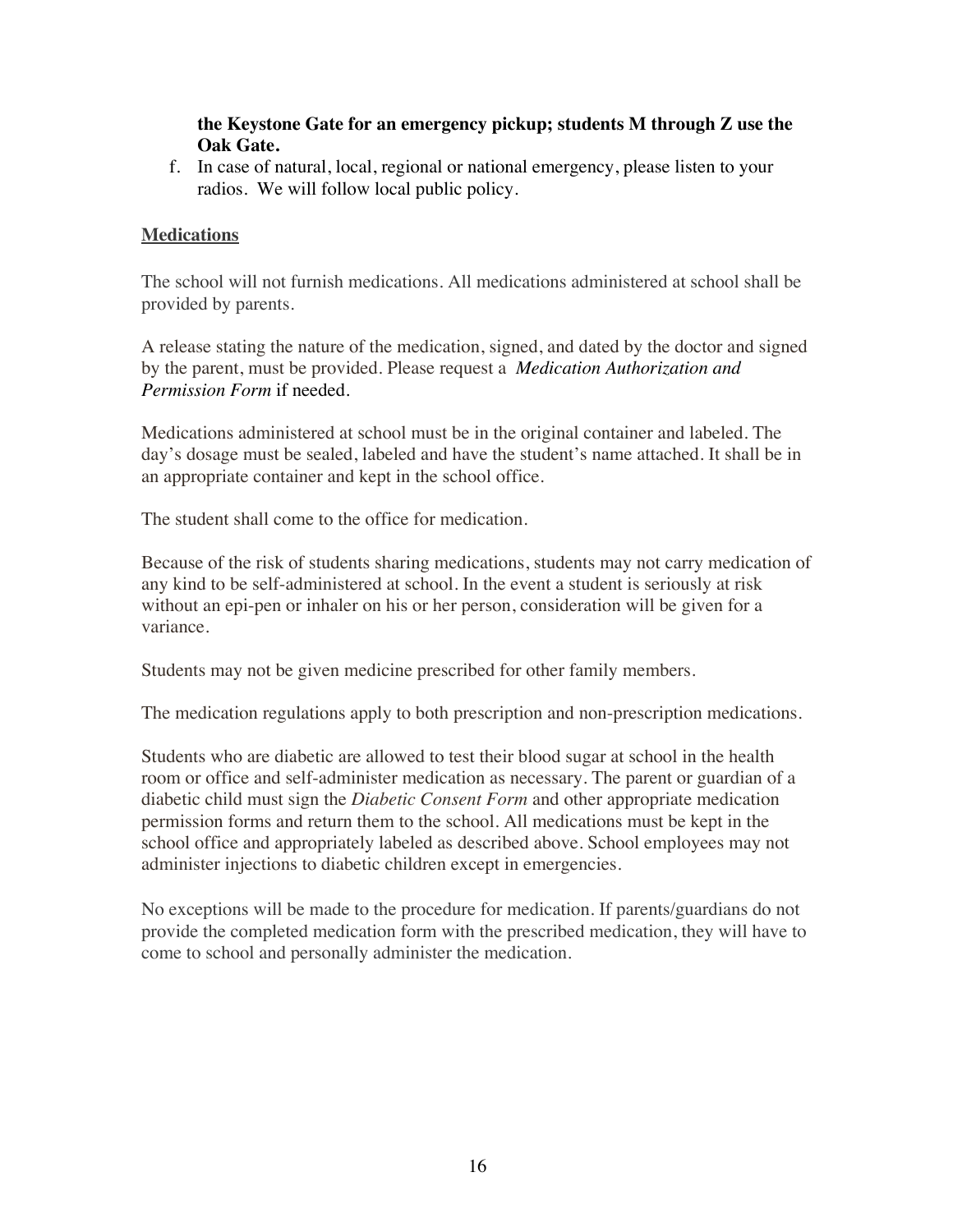#### **Restrooms**

For the safety of our children, all students, staff, and visiting adults have designated restrooms:

| Early Fives through Grade Two | Restrooms outside of main office. |
|-------------------------------|-----------------------------------|
| Grades Three through Five     | Restrooms off of the playground.  |
| Grades Six through Eight      | Restrooms on the second floor.    |
| Staff/Adults                  | Faculty Lounge.                   |

Please use the assigned restrooms while on campus. Adults should never enter student restrooms. If a student requires help, a staff member should be notified.

### **Cell Phones**

Saint Finbar is a Cell Phone Free School, meaning students cannot have cell phones on campus.

#### **Lunch**

#### **Please make sure that your child comes to school with a lunch. Please do not drop off your child's lunch later in the day; this is very disruptive for the front office.**

- a. Our lunch program is run by *Ali Catering*. For information, please contact them directly.
- b. Candy, gum and soft drinks are not allowed on campus.
- c. Nutritious snacks should be provided for morning recess, or students may purchase snacks from the kitchen during morning recess.
- **d. Fast food is not permitted.**
- e. Students are not allowed to receive deliveries from outside food vendors.

### **Field Trips and Transportation**

Field Trips are not optional. Except for perhaps end of the year picnics, all field trips have an educational purpose and are part of the curriculum. Missing a field trip will result in the student either having to do an alternative assignment and/or could result in a lower subject grade.

All field trips must comply with the following requirements:

- Prior permission of the principal
- Preparation, follow-up, and specific educational goals for students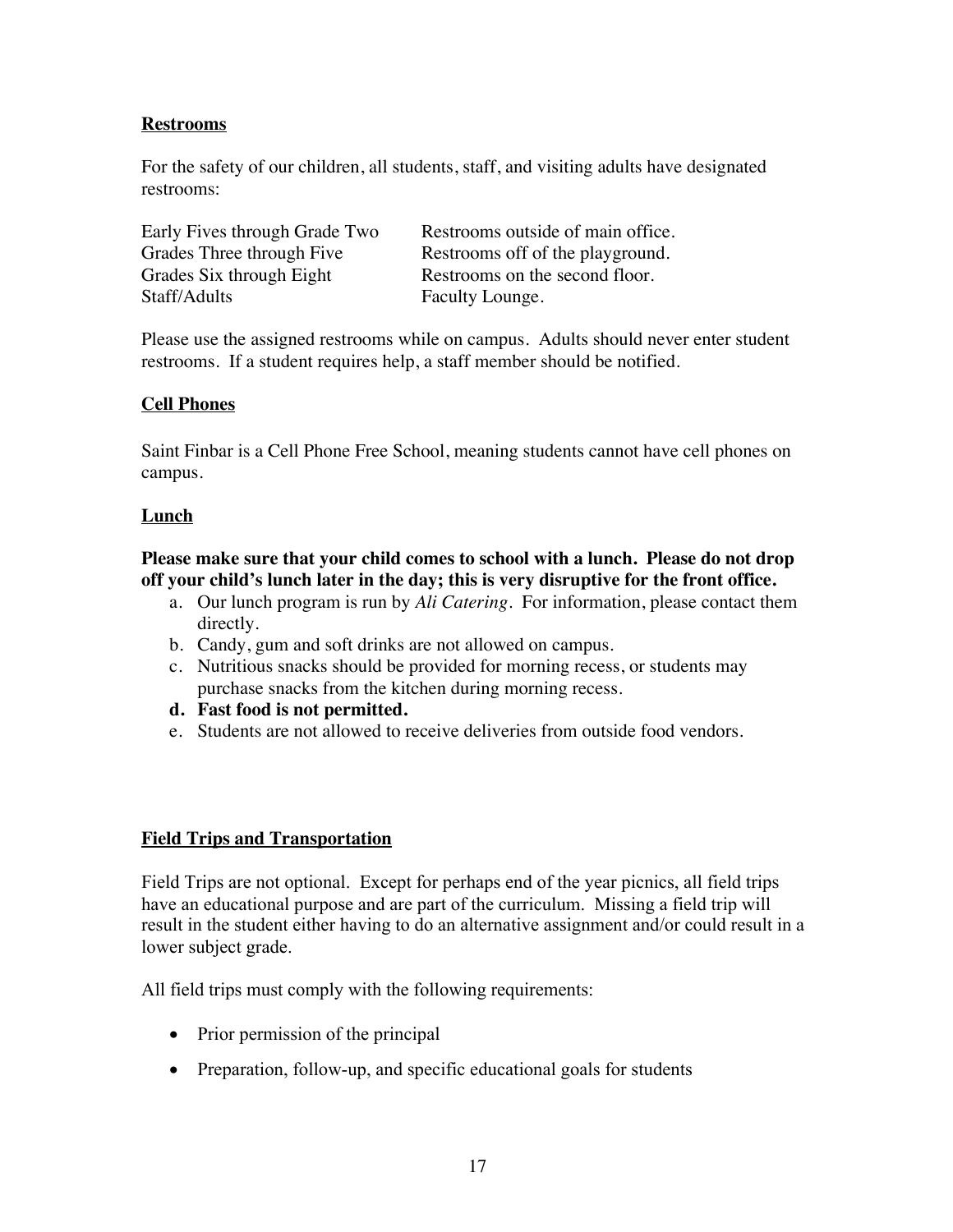- Signed and dated Student and Youth Activity Permission Forms and Emergency Medical Authorizations from parents. All Permission and Authorization Forms must be in the possession of the supervising adult during the trip.
- All participants should have appropriate identification and travel documents.
- All archdiocesan policies on safe environment must be followed, including background checks for vendors providing the trips, as applicable.
- Parents may not bring non-school age children on field trips.
- State law requires that a first aid kit be immediately available to the supervising adult on all excursions and field trips. First aid kits must be carried in all vehicles transporting students to school sponsored activities. Student emergency information must be immediately available to the supervising adult. At least one adult chaperone shall be in possession of a cell phone. A snake bit kit must be included in any area where there may be poisonous snakes.

#### **Transportation**

• Transportation may be by chartered bus, or walking.

#### **Student Accident Insurance**

The Student Accident Insurance Program is provided for all full-time students in archdiocesan schools/parish. This program assists only with medical expenses incurred because of accidental bodily injury sustained by students while attending school, while traveling to or from school or while participating in a school sponsored and supervised activity, including school sponsored sport and extended day programs. This insurance supplements any insurance maintained by the parents.

### **Uniform Policy**

Students are required to be in complete uniform every day. Please go to www.dennisuniform.com and enter Saint Finbar School.

#### **Girls**

### **Mass Day Attire**

K-8:

Girls must wear a white blouse and skirt. K-5 girls have the option of wearing the pleated shift. Navy tie and navy-blue V-neck sweater, V-neck vest or cardigan. Sweaters must have the St. Finbar logo.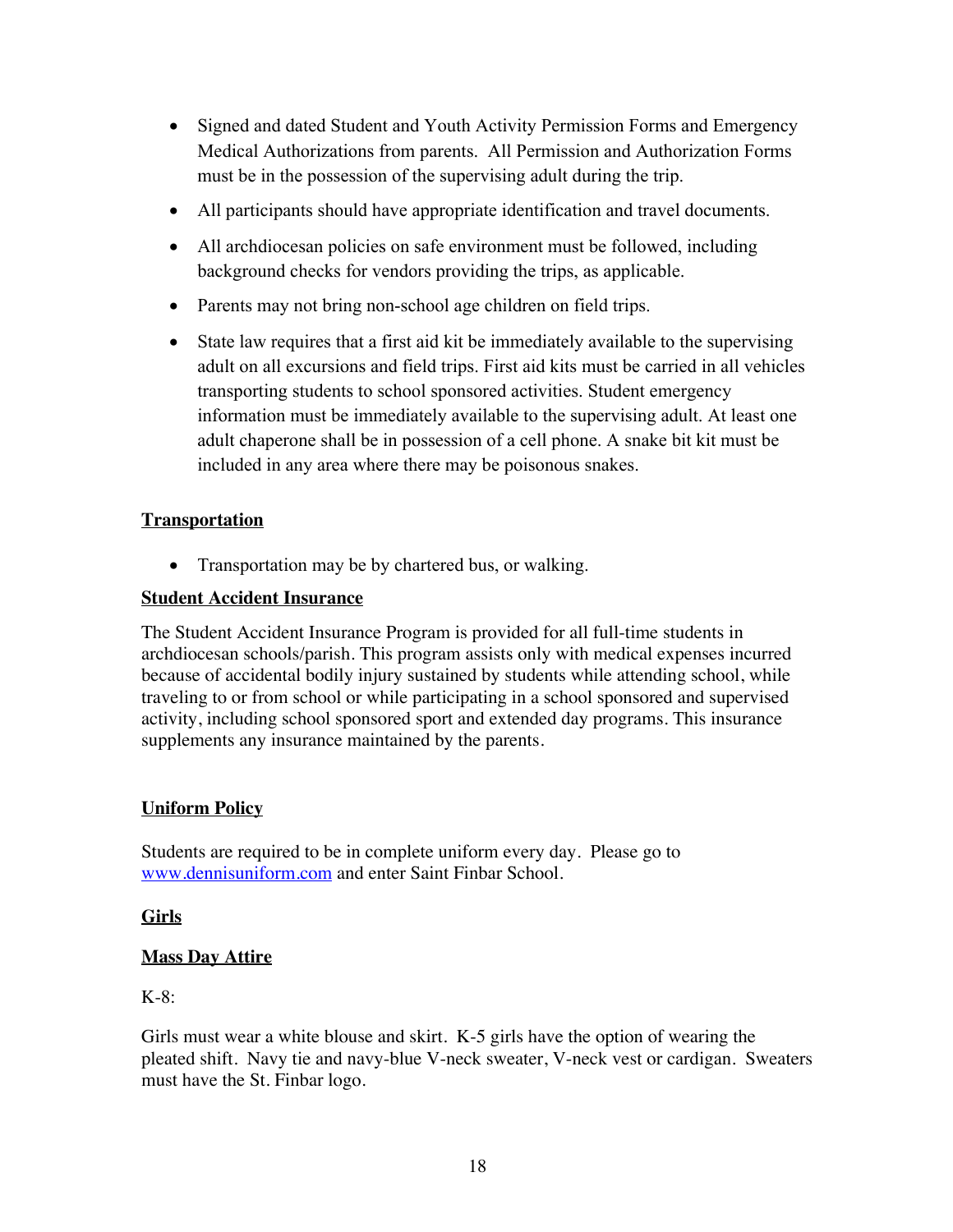## **Regular School Uniform**

## K-8:

Girls may wear white, navy or grey polo shirt with St. Finbar logo.

They may wear navy long pants, navy walking shorts, skort, or skirt. K-5 girls have the option of wearing the pleated shift. The skirt, shift or skort must be no shorter than 2 inches above the top of the knee.

All girls must wear solid white, navy, or black socks. Socks must cover the ankles. Knee length socks are permitted. White, black, or navy tights may be worn, BUT no leggings may be worn.

## **Boys**

## **Mass Day Attire**

K-8:

Boys must wear a white tailored dress shirt, long navy uniform pants, a navy tie, and navy-blue V-neck sweater, V-neck vest, or cardigan. Sweaters must have the St. Finbar logo. (Black or navy belt must be worn in grades 2-8.)

## **Regular School Uniform**

 $K-8$ :

Boys may wear white, navy or grey polo shirt with St. Finbar logo.

They may wear navy long pants or navy walking shorts. (A navy or black belt must be worn in grades 2-8. All pants and shorts must be worn at the waist level. **No oversized pants/shorts are permitted**)

All boys must wear solid navy, white, or black socks. Socks must cover the ankles.

### **All Students**

**Shoes**: School shoes must be white, navy, black or grey tennis shoes or Vans. Dress shoes are encouraged on Mass Days. The only exception is for Kindergarten and First Grade which allows cartoon characters to be on shoes. Shoelaces must be white, navy, black or grey only. Shoes must be tied at all times. Boots are not an appropriate school uniform shoe; open-toed or open-back shoes are also not appropriate school uniform shoes.

## **P.E. Uniform**

All students must wear the official Saint Finbar P.E. uniform purchased at Dennis Uniform.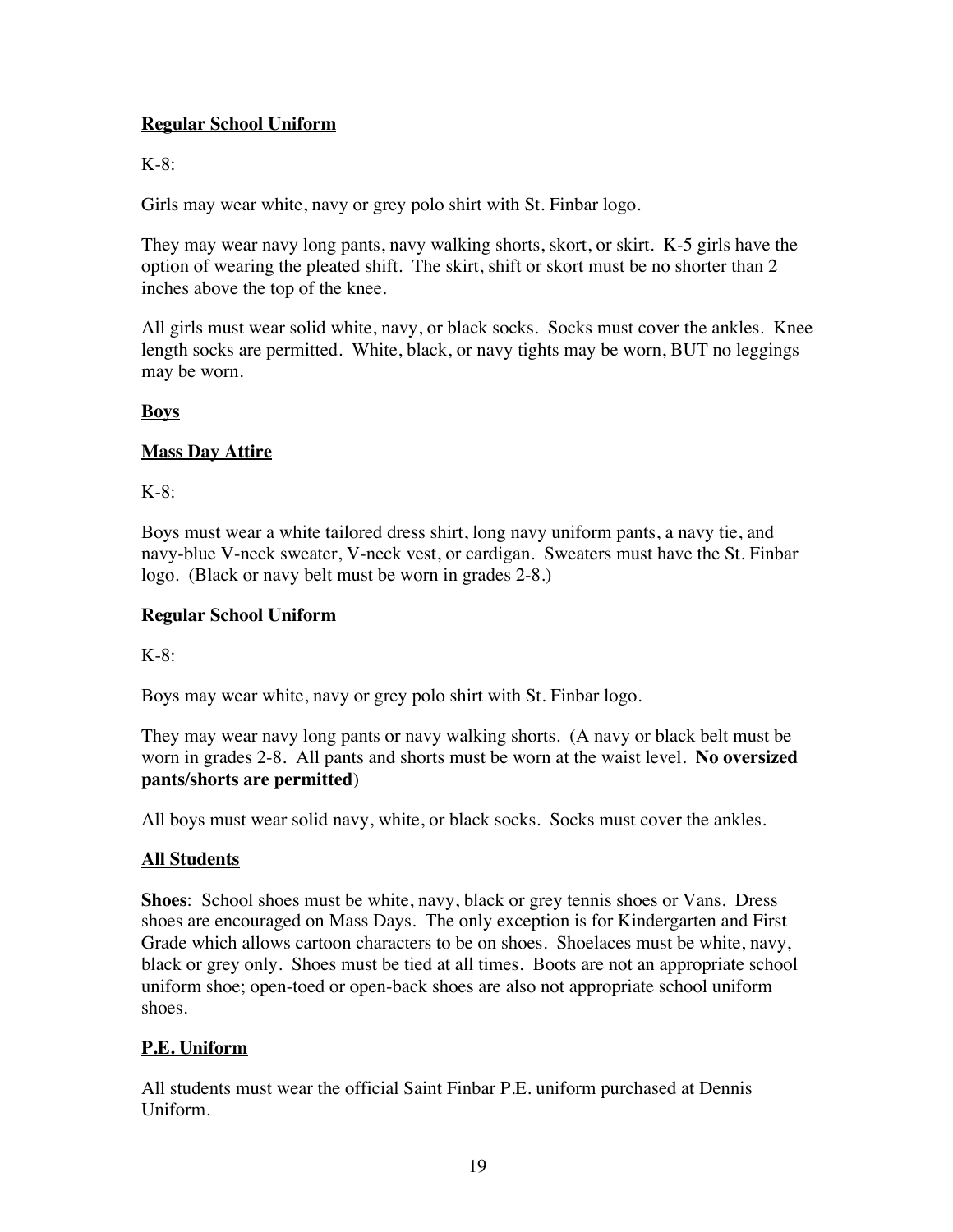## **Early Fives**

Early Fives students (boys and girls) wear the PE Uniform every day.

#### **Jackets and Outwear**

St. Finbar jackets, sweaters, or sweatshirts are the only acceptable outer wear allowed in the classroom. In extreme weather, students may wear other outerwear BUT students will not be allowed to wear them in the classroom.

#### **Hair**

Hair must be well-groomed and not dyed. Extreme hairstyles (as deemed by the principal) are not acceptable. For boys, hair must be above the shirt collar and well above the eyebrows. For girls, no hair extensions are allowed.

#### **Jewelry/Make-up/Nail Polish**

Only bracelets or necklaces that are religious in nature are allowed to be worn. No makeup or nail polish is allowed to be worn in school.

No tattoos of any kind are allowed.

Students will be given a uniform infraction for violating any of the above regulations. Consequences will be determined by the principal.

### **Spirit and Pride**

Spirit and Pride days occur approximately two times per month (see calendar for exact dates). On those days students can wear the Spirit and Pride tops that are available for purchase through the *Prepsportswear* link on our website, and/or through the PTO. Regulation school bottoms must be worn with the Spirit and Pride tops.

#### **Uniform Infractions**

Students receive one uniform infraction, or warnings, per year. They receive detention on the second infraction.

may wear stud earrings; only one stud earring per lobe is allowed.

#### **Free Dress**

Free dress should always be appropriate, modest, and in good taste. At all times, you are representing your Catholic school.

Dressy jeans, capris, leggings and walking shorts (just above the knee) are acceptable. Short shorts are not allowed. Low cut jeans or baggy pants worn below the waist are not permitted.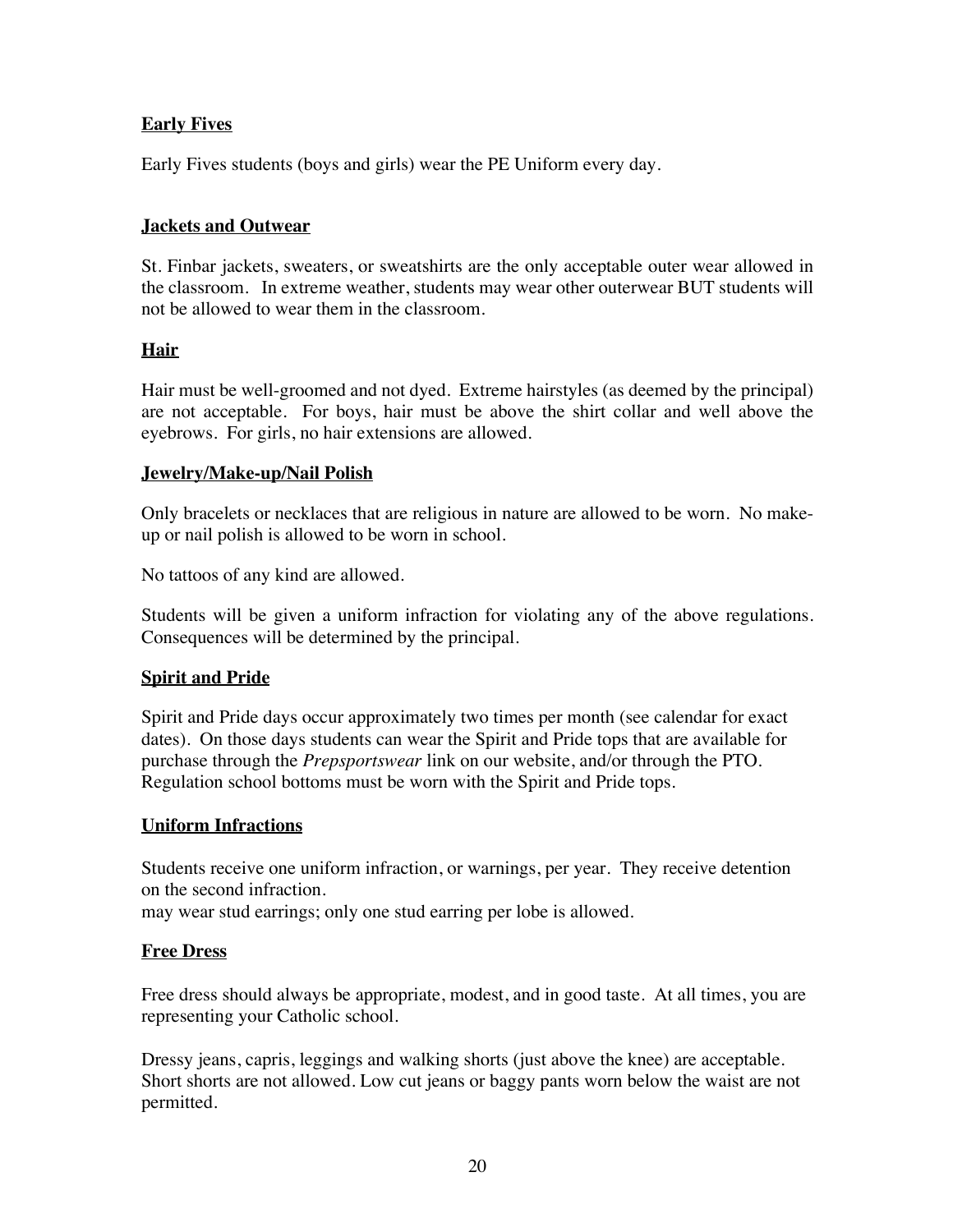All shirts and blouses must have sleeves. Skirts and dresses with high slits or a lowscooped neckline are not permitted. Off the shoulder, backless dresses, or clothes that reveal the midriff are also not allowed.

T- shirts or any type of shirt with an inappropriate message or violent graphic image are not allowed.

For safety reasons, backless or flip-flop type sandals are not allowed. Boots are acceptable. If a student has P.E. on a free dress day, make sure he/she has appropriate shoes.

Students who violate the free dress policy will lose the privilege of future free dress days.

## **Grades and Academics**

Grading Scale: (1-8 grades)

| 95 and above        | A                    |
|---------------------|----------------------|
| 90 through 94       | $A -$                |
| $87 - 88 - 89$      | $B+$                 |
| $83 - 84 - 85 - 86$ | B                    |
| $80 - 81 - 82$      | $B -$                |
| $77 - 78 - 79$      | C+                   |
| $73 - 74 - 75 - 76$ | C                    |
| $70 - 71 - 72$      | $\mathsf{C}\text{-}$ |
| $67 - 68 - 69$      | D+                   |
| $63 - 64 - 65 - 66$ | D                    |
| $60 - 61 - 62$      | D-                   |
| 59 and below        | F                    |

Grading Scale: Kindergarten Mastered concept M Meets expectations S Needs more time to develop T

#### **Report Cards**

Report Cards are distributed (or mailed) one week after the close of the semester.

**1st Trimester:** November 19, 2021 **2nd Trimester:** February 18, 2022 **3rd Trimester:** June 10, 2022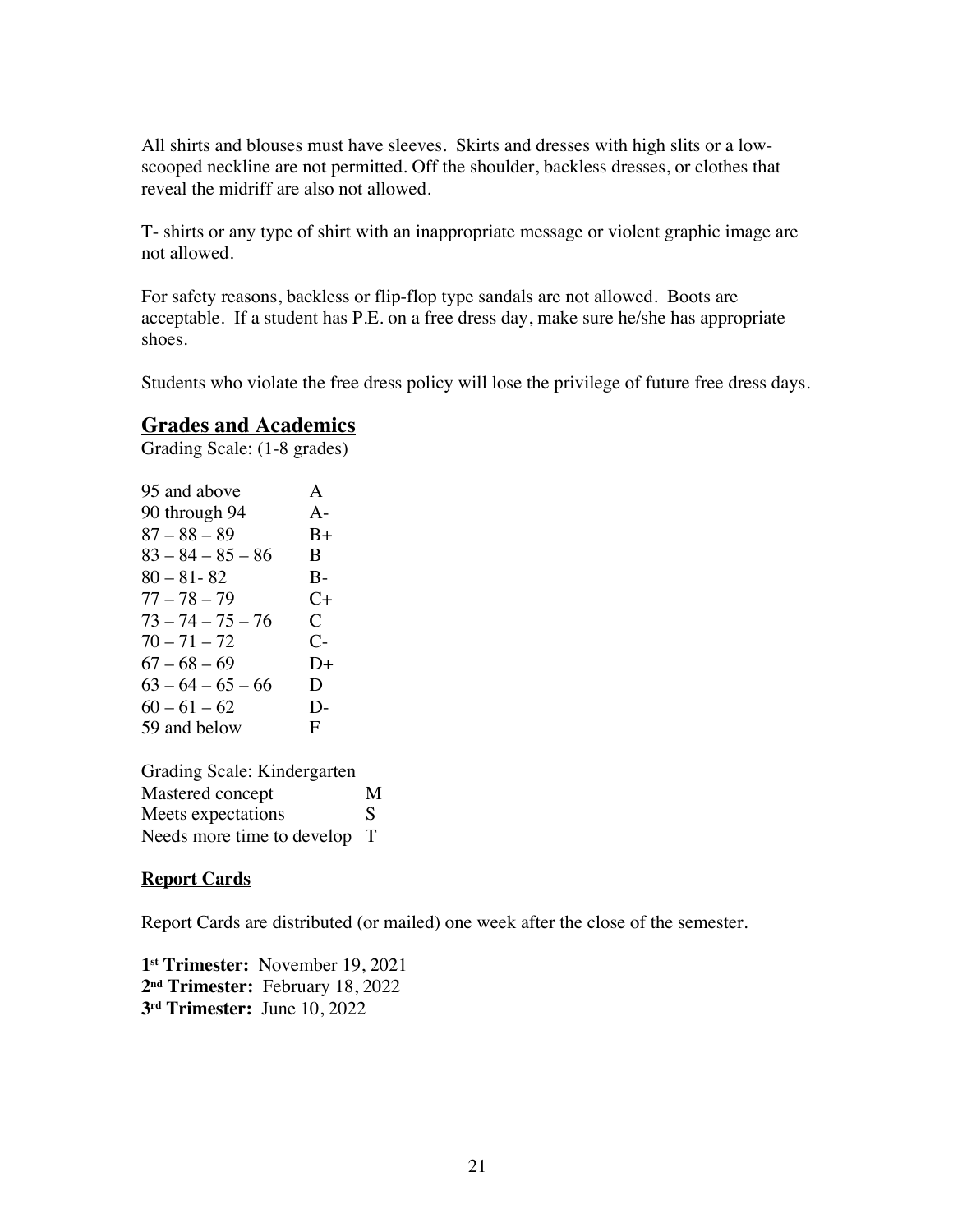#### **Homework**

Assigned homework should be an extension of the day's concepts and be fully explained. The students are required to hand homework in on time. It should be neat and legible. Each assignment should have the proper heading on it: **Name, Date and Assignment**.

#### **Homework Times**

The amount of time spent nightly doing homework will vary. Generally, it will follow these estimates. Please remember some students may require more time.

Kindergarten (20 minutes). Grades 1 and 2 (30 minutes). Grade  $3 - 6$  (1 hour). Grades  $7 - 8$  (2 hours).

Grades 1 – 8 have assignment books. Parents should check these books each evening. Long-range assignments are given throughout the year. Please be aware of the time frame given to the student for completion of such projects.

#### **Christian Service Hours**

This is an integral part of our training for the students.

- \* Grade 6 must complete 15 hours of service.
- \* Grades 7 & 8 must complete 25 hours of service.

Service Hours must be completed at prepared venues, and students are responsible for keeping track of hours served. **Hours are checked mid-year. Final hourly forms are due at the end of May. These Service Hours are required for graduation, and the final Knott's and Disney field trips (Grades 7 & 8).**

## **School Discipline**

The directives in this handbook, together with the additional classroom, school, and playground rules, which are not given here, are intended as a means to ensure order, safety, and an environment in which teaching, and learning can take place.

**St. Finbar Parish School** aims to create an atmosphere, which is enlightened by the Gospel spirit of charity, love of God and neighbor. Therefore, great emphasis is placed on respect. Students must show respect to priests, teachers, parents (their own and others), staff members, volunteers, visitors and one another.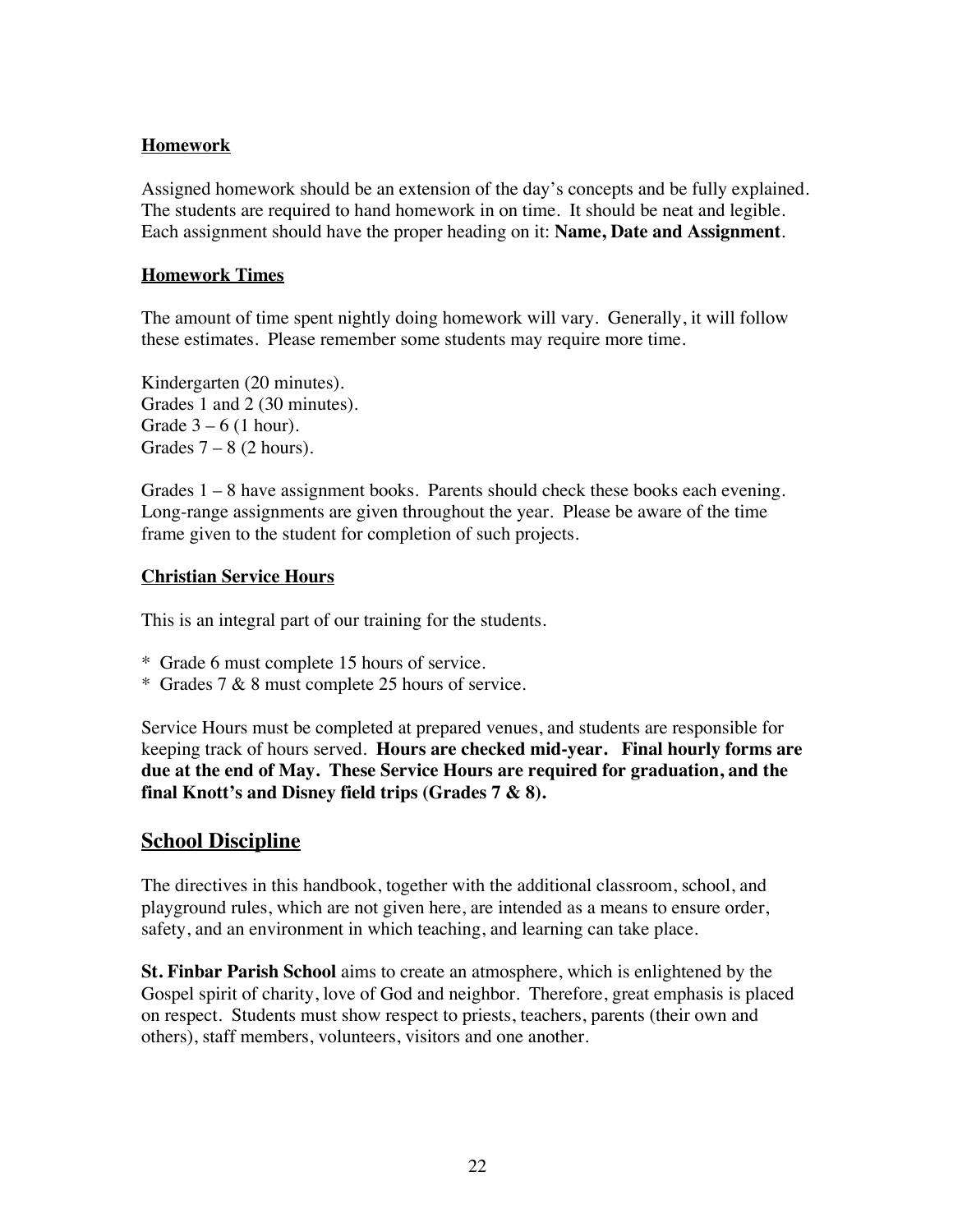Property, whether it belongs to the school or other students, must be treated respectfully. When a student is a constant cause of disruption in class, it may be necessary, after consultation, to transfer the student to a new learning environment.

One special aim at St. Finbar Parish School is to help each student develop self-discipline and personal accountability to such a degree that Catholic Christian conduct will be his / her normal behavior. We know we share this aim in common with parents. We realize we can count on your cooperation. Each teacher has his/her own set of classroom rules along with rewards for compliance, and consequences for violations. These guidelines are distributed and explained during Back-to-School Evening.

Discipline is said to be attained in the classroom or school when students work cooperatively with the principal, teachers and their companions toward the attainment of the class and school objectives. The principal may suspend or expel students for misconduct when other means of correction fail to bring about proper conduct.

## **Harassment, Bullying and Hazing Policy**

The school is committed to provide a safe and comfortable learning environment that respects Christian values and is free from harassment, bullying or hazing in any form. Harassment, bullying or hazing of any student by any other student, lay employee, religious, clergy, or school volunteer is prohibited. The school will treat allegations of any such conduct seriously and will review and investigate such allegations in a prompt, confidential and thorough manner.

Substantiated acts of harassment, bullying or hazing by a student will result in disciplinary action up to and including dismissal of the student. Students found to have filed false or frivolous charges will also be subject to disciplinary action up to and including dismissal. For students in grades K-3, this disciplinary action shall depend on the maturity of the students and the circumstances involved. For students in grades 4 through 8, the disciplinary action may include suspension or dismissal.

**Harassment** occurs when an individual is subjected to treatment or a school environment that is hostile or intimidating. It includes, but is not limited to, any or all of the following:

- **Verbal harassment:** Derogatory comments and jokes; threatening words spoken to another person.
- **Physical harassment**: Unwanted physical touching, contact, assault, deliberate impeding or blocking movements, or any intimidating interference with normal work or movement
- **Visual harassment**: Derogatory, demeaning or inflammatory posters, cartoons, written words, drawings, and gestures
- **Sexual harassment**: Unwelcome sexual advances, requests for sexual favors, and other verbal or physical conduct of a sexual nature.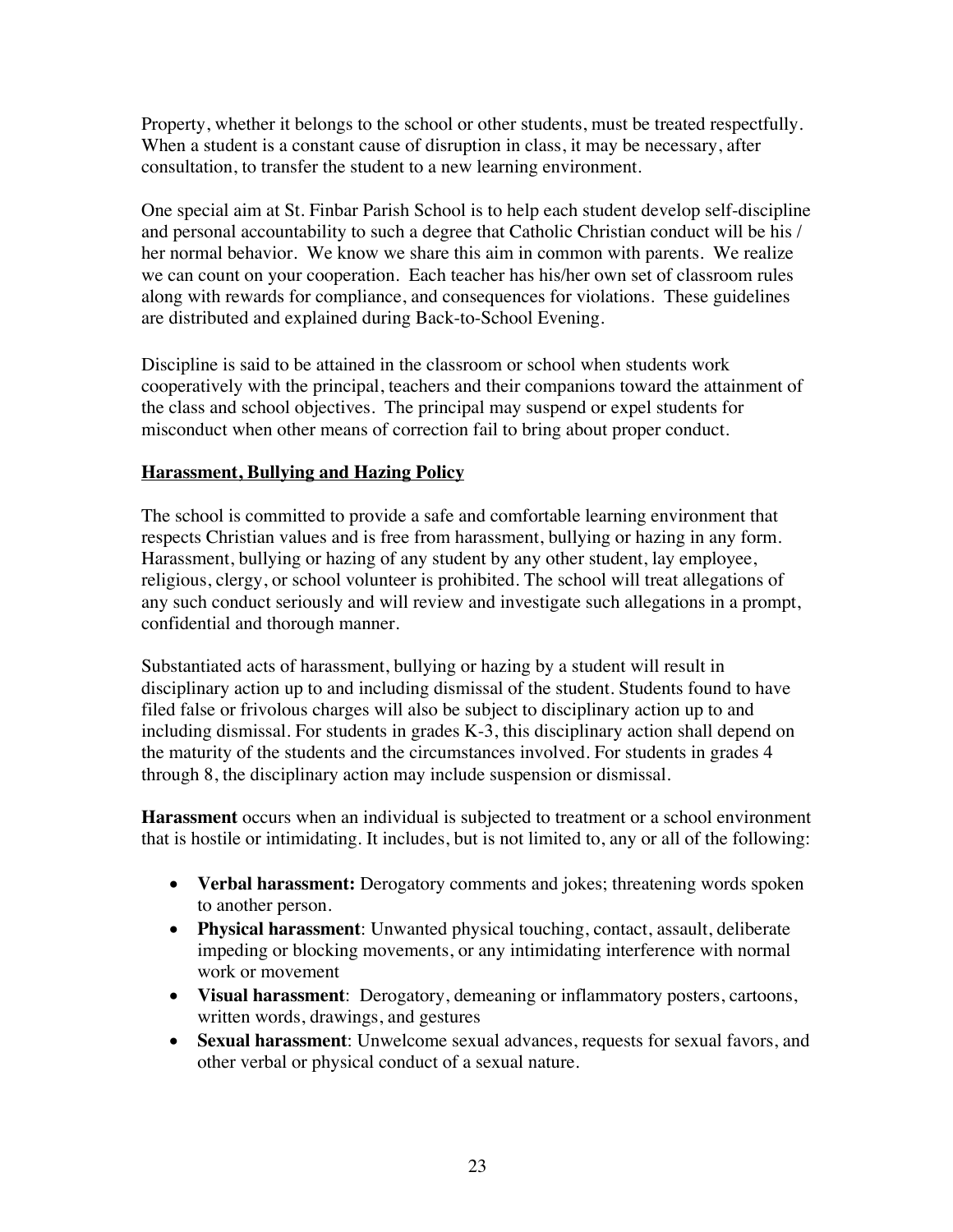**Bullying** is the habitual harassing, intimidating, tormenting, browbeating, humiliating, terrorizing, oppressing and/or threatening of another person. Bullying typically consists of direct behaviors, such as teasing, taunting, threatening, hitting, shoving, and stealing that are initiated by one or more students against a victim or victims. In addition to direct attacks, bullying may also be indirect, such as spreading rumors that cause victims to be socially isolated through intentional exclusion. Whether the bullying is direct or indirect, the key component of bullying is physical or psychological intimidation that occurs repeatedly over time to create an ongoing pattern of harassment and abuse.

Students also may be involved in cyber bullying, which occurs when they bully each other using the Internet, mobile phones or other cyber technology. This can include, but is not limited to:

- Sending inappropriate text, e-mail, or instant messages.
- Posting inappropriate pictures or messages about others in blogs, web sites or social communication networks (Facebook).
- Using someone else's username to spread rumors or lies about someone.

**Hazing** is any method of initiation or pre-initiation into a student organization or student body, or any pastime or amusement engaged in with respect to these organizations which causes, or is likely to cause, bodily danger, physical harm, or personal degradation or disgrace resulting in physical or mental harm, to any student or other person.

Students are responsible for:

- Conducting themselves in a manner that contributes to a positive school environment.
- Avoiding any activity that may be considered discriminatory, intimidating, harassing, bullying or hazing.
- If a student is a target of harassment, bullying or hazing, when possible, informing the other person(s) that the behavior is offensive and unwelcome.
- Reporting all incidents of discrimination, harassment, bullying or hazing to the principal or teacher.

As appropriate, the students involved may be asked to complete a formal, written complaint which will be investigated and will involve only the necessary parties. Confidentiality will be maintained as much as possible.

#### **Internet/Facebook**

Students and families may not post videos, pictures or messages under a heading or title of St. Finbar. No student or parent may broadcast on the Internet and associate it with St. Finbar School, Church or Parish Community without permission. Also, students' pictures may NOT be on the Internet without written permission from the parents. Students and/or parents may not use their Facebook to say anything negative about anyone in the school community. This is considered "cyber-bullying" and will not be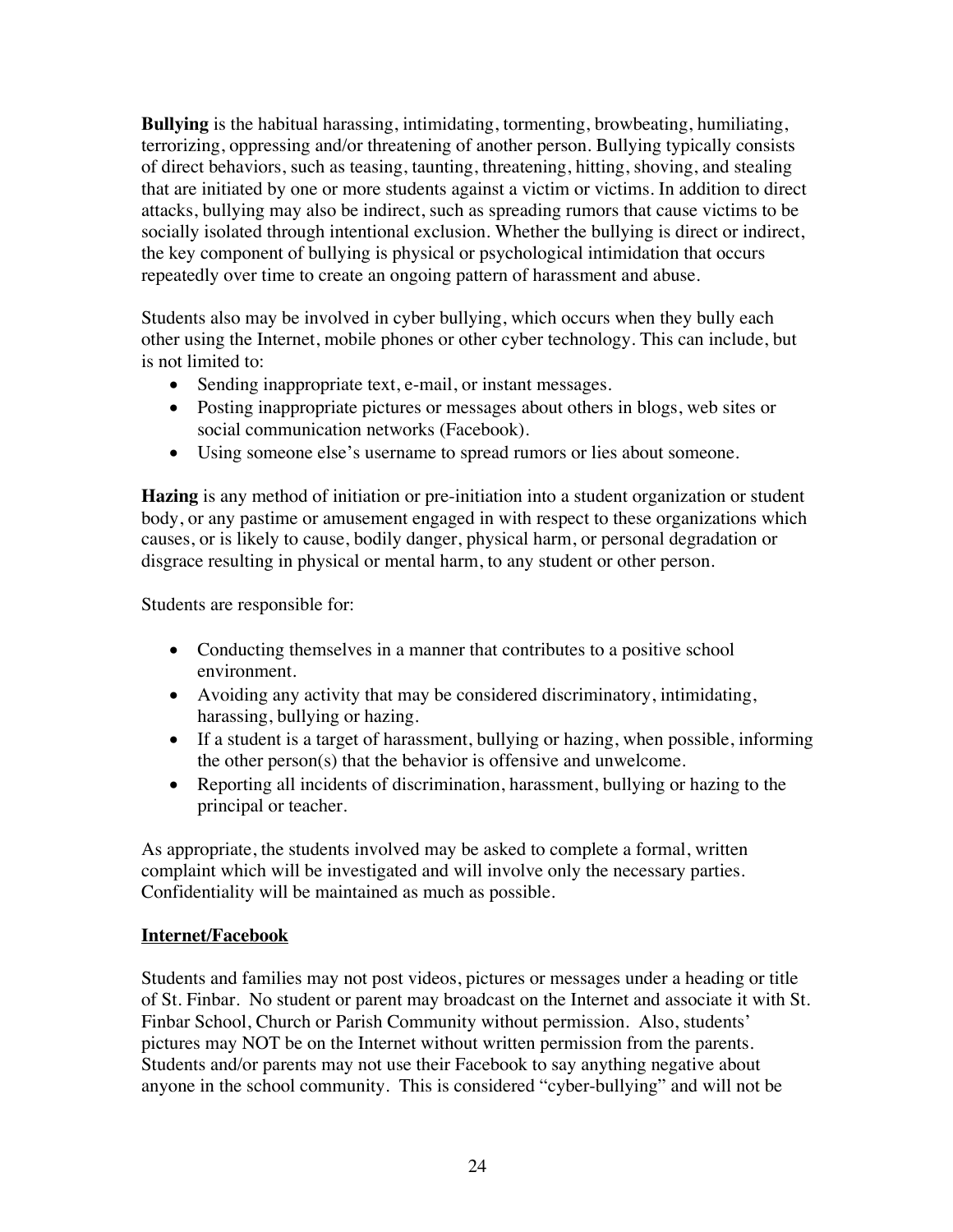tolerated within this school community. Violations of this very important safety issue will result in disciplinary action.

## **Playground Rules**

The first bell is called the Freeze Bell; when it rings, all students stop what they are doing, and stop playing with play equipment. When the second bell rings all students should be lined up. All playground rules are based on Christian sportsmanship, fair play, and the reasonable resolution of disagreements. Hands and feet should be kept to oneself. Students must ask for assistance if a problem persists. These rules also apply to After School Care, as well.

- a. Students must stay in designated areas.
- b. Students may not talk to strangers outside the schoolyard.
- c. Students are not allowed to bring personal play equipment to school, including before, during or after school and in the After School Program. This includes handheld games, computer games, spinning tops, etc.
- d. Students may not bring Pokemon or any other type of play cards on campus.

## **Detention**

Detention is normally the consequence for violating school rules. Teachers hold their own detentions in their classrooms from 3:00pm to 3:30pm. Serious violations receive a School Detention which is from 7:00am to 7:30am in the 3<sup>rd</sup> Grade Classroom. Parents will receive written notice one day prior to a child's detention.

## **Conditions of Suspension**

- 1. Any of the reasons listed for expulsion with mitigating circumstances is adequate cause for suspension of a student.
- 2. Saint Finbar Parish School has Zero Tolerance for hitting, bad language, sexual harassment, talking back, and disrespect. Students can be suspended immediately (parents will have to come and pick up the child) for such violations.
- 3. The principal may schedule a conference with the suspended student's parents to discuss matters pertinent to the suspension, especially the means by which the parents and the school can cooperatively encourage the student to improve behavior.
- 4. A Disciplinary Report, written by the principal, will accompany each suspension. This report will then be placed in the student's file.

## **Expulsions from School**

The following offenses committed by children while under the jurisdiction of the school are reasons for expulsion: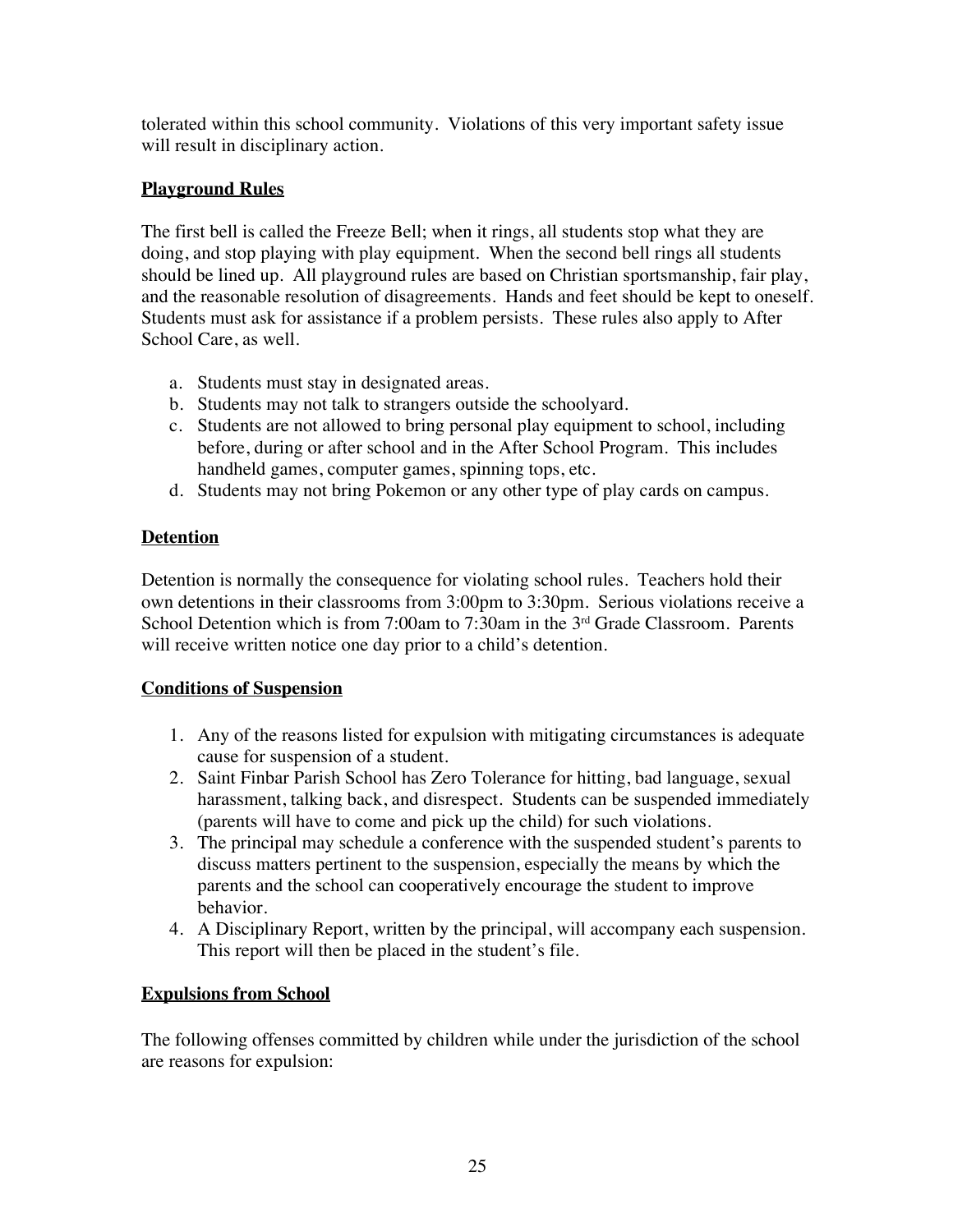- 1. Continued willful disobedience, talking back, or disrespecting any student or adult.
- 2. Open persistent defiance of the authority of the teacher.
- 3. Habitual profanity or vulgarity.
- 4. Smoking, vaping or having tobacco.
- 5. Use, sale, or possession of narcotics.
- 6. Willfully defacing school property (writing on desks, graffiti, etc).
- 7. Stealing
- 8. Use, sale, distribution or possession of any alcohol for beverage purposes on or near the school premises.
- 9. Excessive tardiness, absenteeism or truancy.
- 10. Assault or battery or any threat of force or violence directed toward school personnel or students.

### **Behavior Outside of School**

A student may be suspended or expelled for inappropriate behavior that takes place outside of school (after school, weekends, over summer, etc). Our students represent the entire Catholic Community of Saint Finbar while off campus, especially when in school uniform, so proper behavior is expected.

## **Parental or Guardian Initiated Expulsion**

A student can be asked to leave school if a parent or guardian is not cooperative. This includes consistent violations of school policies, insulting or abusive language towards a staff member, a negative attitude, negative comments posted on the web or email with reference to school personnel, students, and/or the spreading of rumors. It is a misdemeanor to verbally abuse a teacher in public or when other parents or students are present.

# **Code of Christian Conduct Covering Students, Parents, Guardians and Other Responsible Adults**

The Archdiocese deeply appreciates the choice parents and students make to enroll in its parochial elementary schools and secondary schools. Truly, this is a commitment for life and many families make considerable sacrifices of time and treasure to support their students while they are in school. Often families and students continue this support even after graduation because Catholic education makes a difference. Indeed, Catholic schools *are* different.

All schools in the Archdiocese are intended to be environments that educate, nurture and support students according to the basic Christian principles of charity and love of neighbor. Everyone involved in the development of children and youth – teachers, administrators, parents, family and friends – is required to behave in accordance with these principles.

Our Christian principles provide that: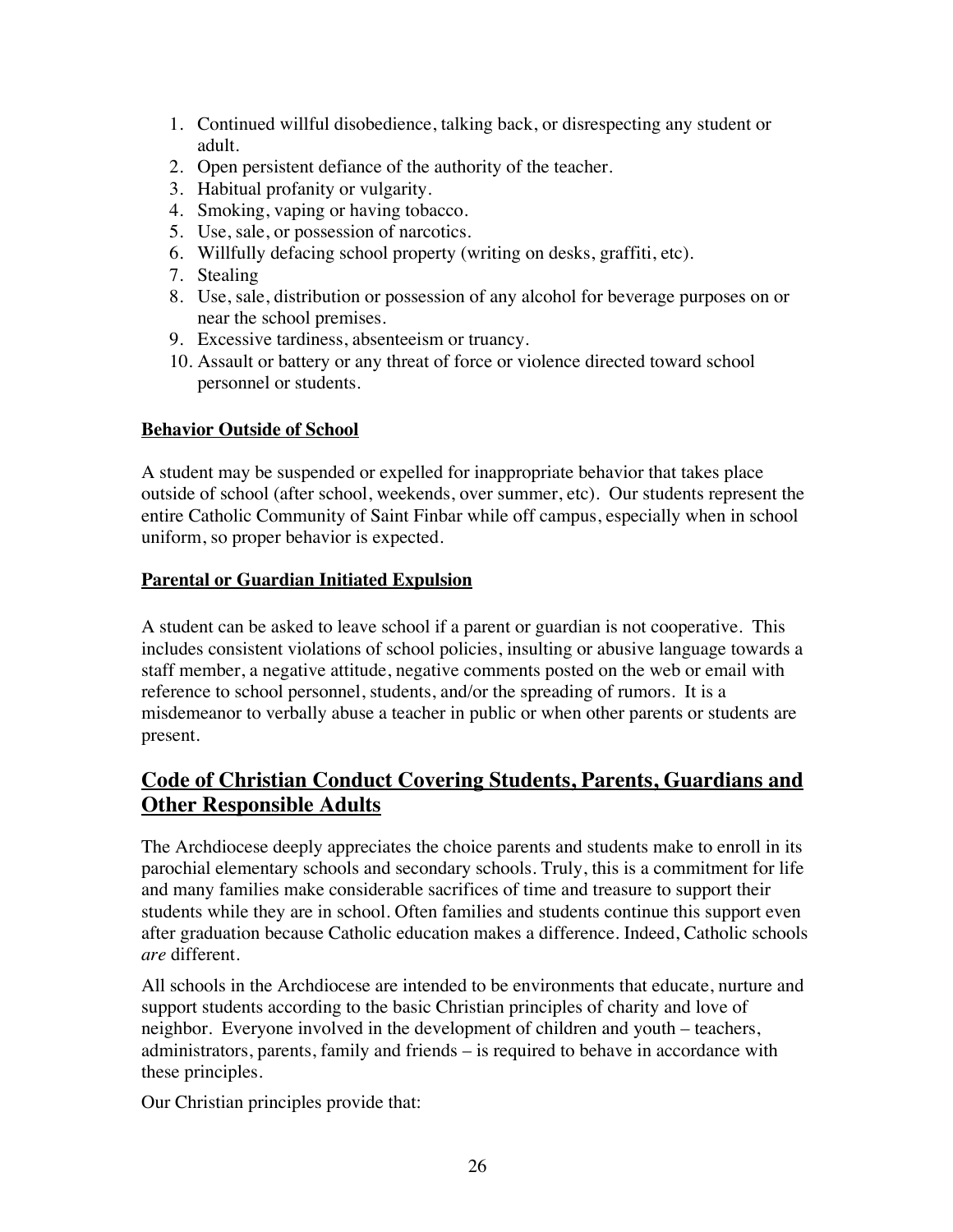- Parents or guardians are expected to work courteously and cooperatively with the school to assist the student in meeting the school's academic, moral and behavioral expectations.
- Students and parents or guardians may respectfully express their concerns about the school operation and its personnel. However, they may not do so in a manner that is discourteous, scandalous, rumor driven, disruptive, threatening, hostile or divisive. **These concerns may not be posted on Facebook or any other online site.**
- Parents, guardians or other responsible adults who insult or abuse school personnel in the presence of other school personnel, students or parents on or adjacent to school premises or at some other place where school personnel are required to be in connection with their assigned school activities, may be asked to withdraw their student from the school.
- Conduct that disrupts class work or extracurricular activities or that involves substantial disorder will not be tolerated.

These expectations for students, parents, guardians or other responsible adults include, but are not limited to, all school-sponsored programs and events (*e.g*., extended care, athletics, field trips, *etc.*).

The school reserves the right to determine, in its discretion, when conduct is of such a severe nature as to warrant immediate action without warning. The action may include removal of a family and its students from the school.

### **Parent/Student Complaint Review Process**

Concern for the dignity and rights of each person is intrinsic to the Church's mission as a true witness to the spirit of the Gospel. Circumstances may give rise to conflicts among students, parents and school staff. All parties are encouraged to use every available means to resolve these conflicts when they occur. However, if the involved parties are unable to resolve their conflicts, families may use the Parent/Student Complaint Review Process for additional assistance. All those participating in the Complaint Review Process are responsible for striving toward reconciliation and shall act in good faith. Legal representation is not permitted at any meeting or mediation of the Complaint Review Process. Any person filing a complaint is to be free from restraint, coercion, discrimination, or reprisal in any form.

### **School Level**

- The person bringing the complaint is encouraged to try to resolve the complaint by discussing it with the persons directly involved.
- If resolution is not achieved, the complaint should be discussed with the principal (or the pastor, if the principal is the subject of the complaint).
- For elementary schools, if the principal is unable to resolve the conflict, the principal will bring the pastor into the process as appropriate.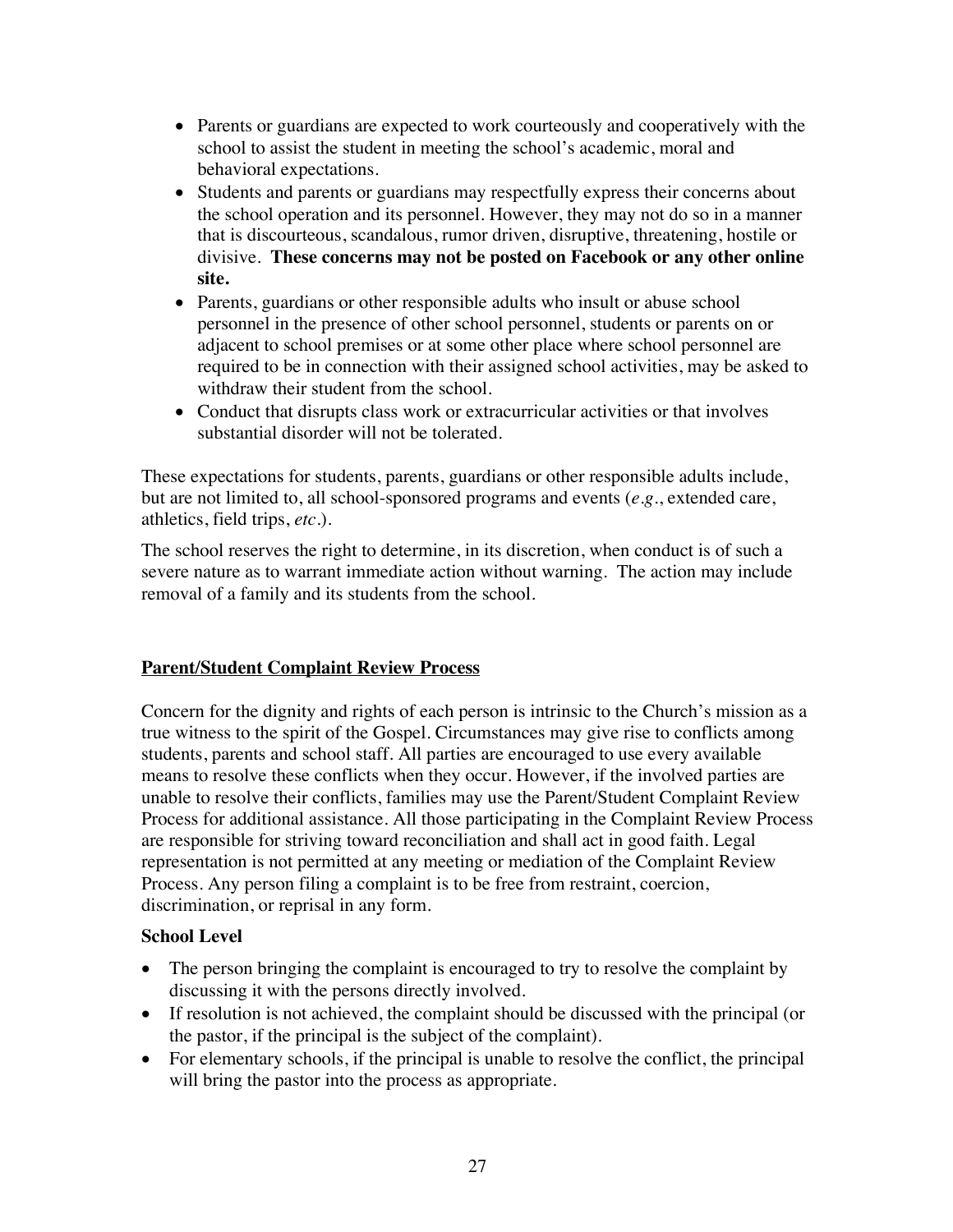• After reviewing the facts and facilitating discussion of the problem the principal will respond to the person bringing the complaint.

### **Department of Catholic Schools Level**

- If the complaint is not resolved at the school or parish level, the complaint may be submitted in writing to the supervisor at the Department of Catholic Schools, outlining the concerns and reviewing the local process.
- The supervisor will review the complaint (with such consultation as may be appropriate) in a timely fashion and will endeavor to mediate and resolve the matter.

However, if no agreement can be reached, the supervisor will make a final determination concerning the resolution of the complaint, based on the application of Archdiocesan and school policies and/or regulations, and communicate that determination, which will be final and binding, in writing to all parties.

## **Process for Conflict Resolution**

*Matthew 18:15-17 "If your brother sins against you, go and tell him his fault between you and him alone. If he listens to you, you have won over your brother. If he does not listen, take one or two others along with you, so that 'every fact may be established on the testimony of two or three witnesses. If he refuses to listen to them, tell the church. If he refuses to listen even to the church, then treat him as you would a Gentile or a tax collector."*

- 1. If I have an issue, I will take it to the source.
- 2. I will direct others who are coming to me with an issue, to go directly to the source.
- 3. I will not assume your motives.
- 4. I will check my perceptions of the matter with the appropriate person.
- 5. I will communicate with respect verbally and nonverbally.
- 6. I will be open to receive feedback and correction as gracefully as possible.
- 7. I will strive to trust and give others the benefit of the doubt to the best of my ability.
- 8. If a resolution cannot be reached between the two parties and either party wishes to pursue the issue, an appropriate third party, such as a ministry leader, staff member, principal, or pastor will meet with the parties involved.
- 9. Once a resolution has been reached or a decision made, all parties will respect/trust the decision-making process.

**Suggestions:** The school values parental input! If you have any suggestions, please email the Principal or your Grade Level teacher. **The school does not respond to anonymous letters, emails or comments.** Parents need to speak for themselves. The school will not respond to comments like "several parents have said…" or "I heard that…"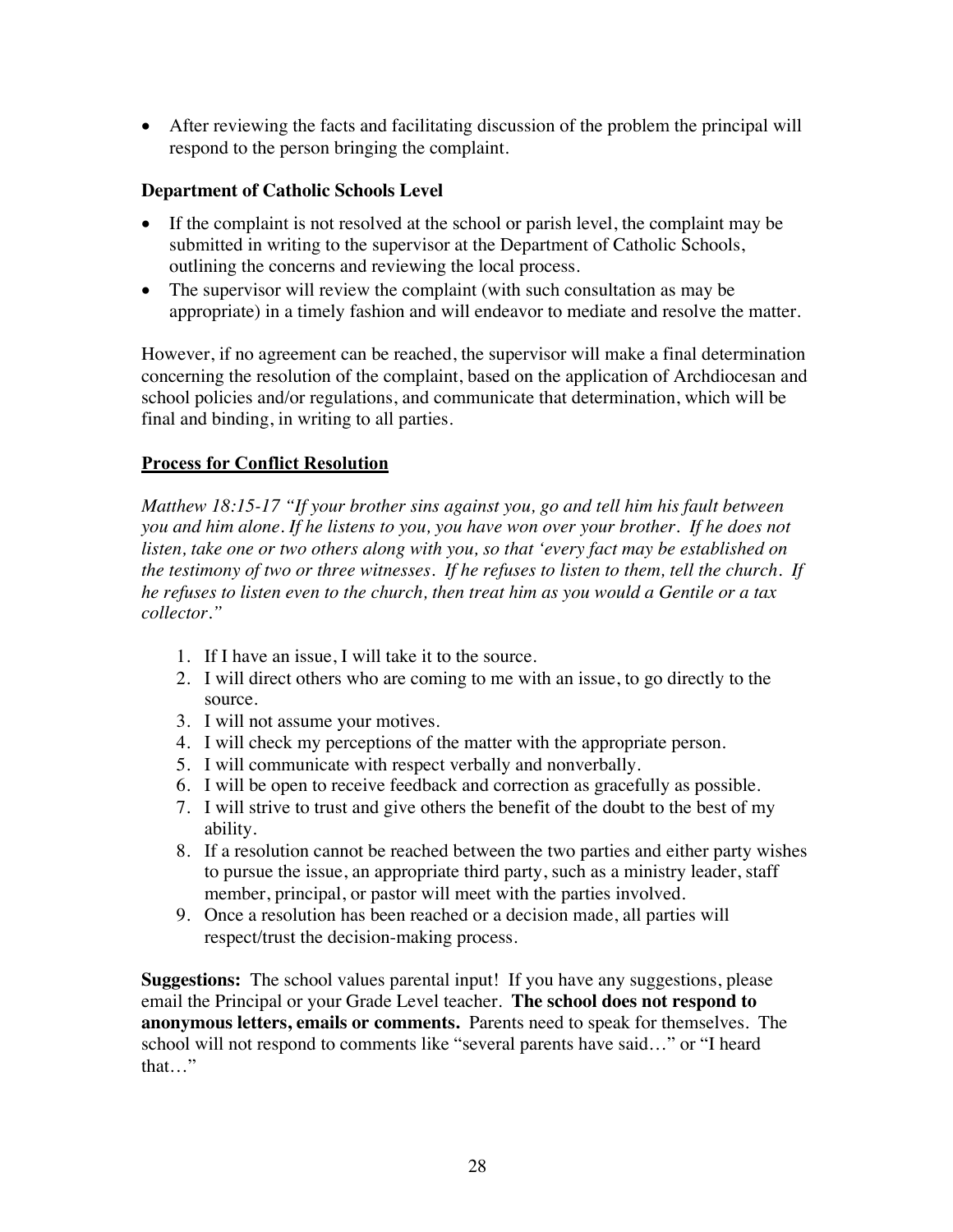# **Tuition**

#### **Tuition Schedule 2021-2022**

| <b>Stewardship</b>     | <b>Tuition</b> | <b>Monthly Payments *</b> |
|------------------------|----------------|---------------------------|
| One Child              | \$4,740        | \$474                     |
| Each Additional Child  | \$4,340        | \$434                     |
| <b>Early Fives</b>     | \$5,750        | \$575                     |
| <b>Non-Stewardship</b> | <b>Tuition</b> | <b>Monthly Payments *</b> |
|                        |                |                           |
| Per Child              | \$7,000        | \$700                     |
| Each Additional Child  | \$6,500        | \$650                     |
| <b>Early Fives</b>     | \$7,500        | \$750                     |

**Registration Fees**: \$400 per child which includes books, technology, and art supplies. \$470 per eighth grade student (includes graduation fee).

**Stewardship Families** register at Saint Finbar Church, share their resources (\$25/week via Online Giving) with the Church. We invite all families to get involved in our Church and/or join one of the Church ministries.

Families entering for the 2021-2022 school year need to start their weekly contribution by September 1, 2021 and contribute a total minimum of \$425 by December 31, 2021.

**Online Giving:** Go to www.stfinbarburbank.org and click on Online Giving to register.

#### **Saint Finbar School does not have a mandatory fundraising requirement.**

**\* Monthly Payments are based on 10 months**. Please contact the business office for additional monthly options. All payments are processed using the FACTS Tuition Management automatic debit program. There is also a credit card option; please contact the office.

Families paying in full before the first day of school will receive a \$250 per family discount.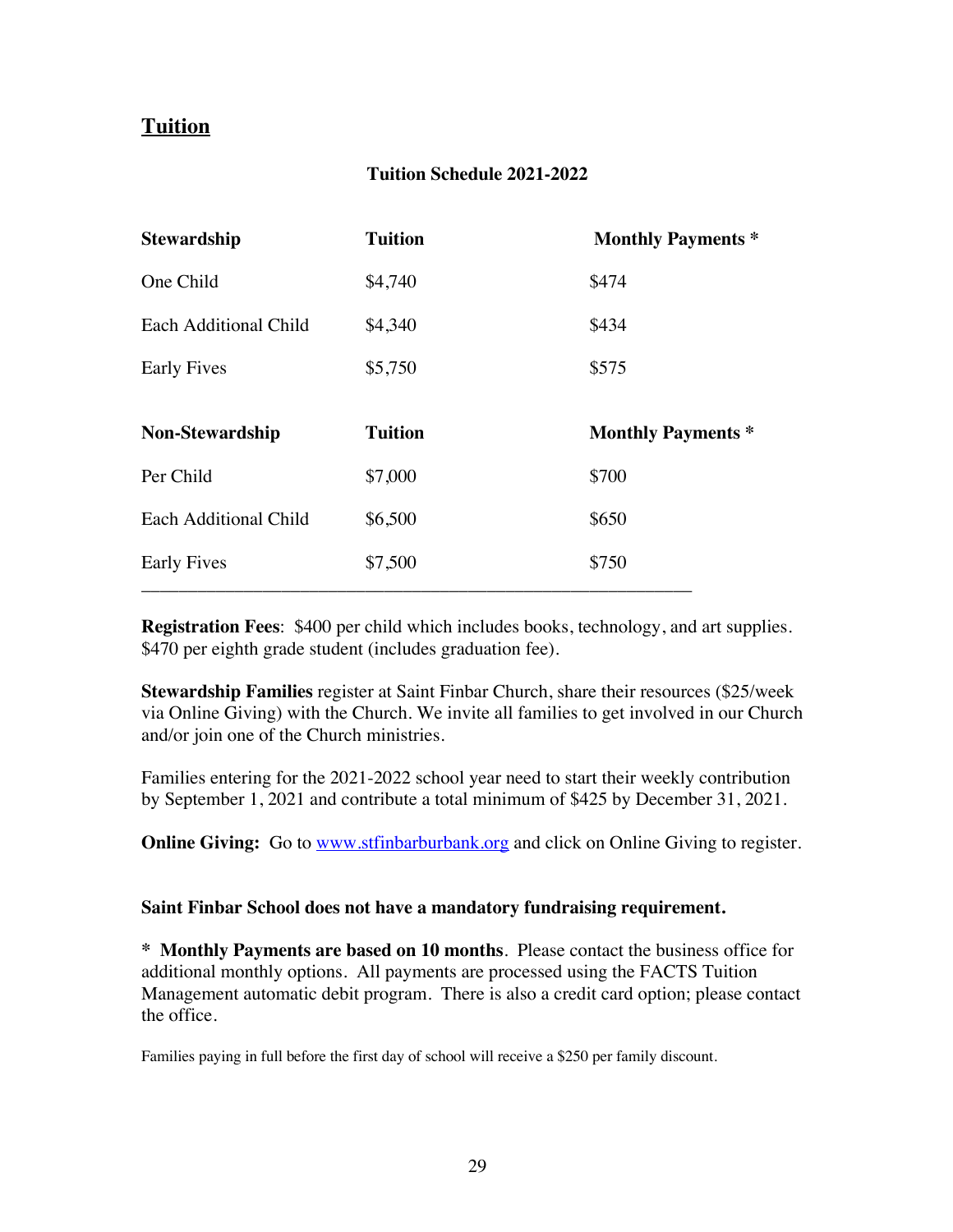### **St. Finbar School 2021-2022 Service Hours Obligations**

20 hours of general service to the school:

(Families will be charged \$20.00 per hour for general service hours not completed).

6 hours at the annual St. Finbar Parish Fiesta: (Families will be charged \$50.00 per hour for fiesta service hours not completed).

#### **26 total service hours are required.**

10 hours of general service to the school may be substituted by purchasing goods at a value of \$20 per hour. No more than \$200 of goods may be purchased towards general service hours.

There are many ways to complete your service hours. Please contact your child's teacher, or principal, for service hour opportunities. Your physical presence at the school in the form of Service Hours is very important to your child.

The parent completing the service hours must fill out a Service Hour Coupon for all activities except the Fiesta when the sign in sheets are available.

### **Good Will Fundraising Opportunities**

**Saint Finbar School does not have a mandatory fundraising requirement!** We have Good Will Fundraisers throughout the school year which will be for the good of the school in general. Revenue from these funds will assist us as we invest in curricular and capital improvements, along with keeping our costs down for all of our families.

We have two types of fundraisers: Ongoing Good Will Fundraisers that take place all during the school year, and School Wide Fundraisers that occur throughout the school year.

For those families who are blessed with an abundant of resources, we encourage you to make cash donations directly to the school which are tax deductible (Saint Parish School is a 501c3 organization).

### **Parent Teacher Organization**

The mission of the Saint Finbar PTO is to enhance our children's Catholic Education, and social and developmental experiences by fostering a partnership between parents and teachers through sponsoring and organizing effective fundraising events and the promotion of school activities. The PTO also promotes parental involvement for the school's programs, and to advise, support and assist the school when called upon.